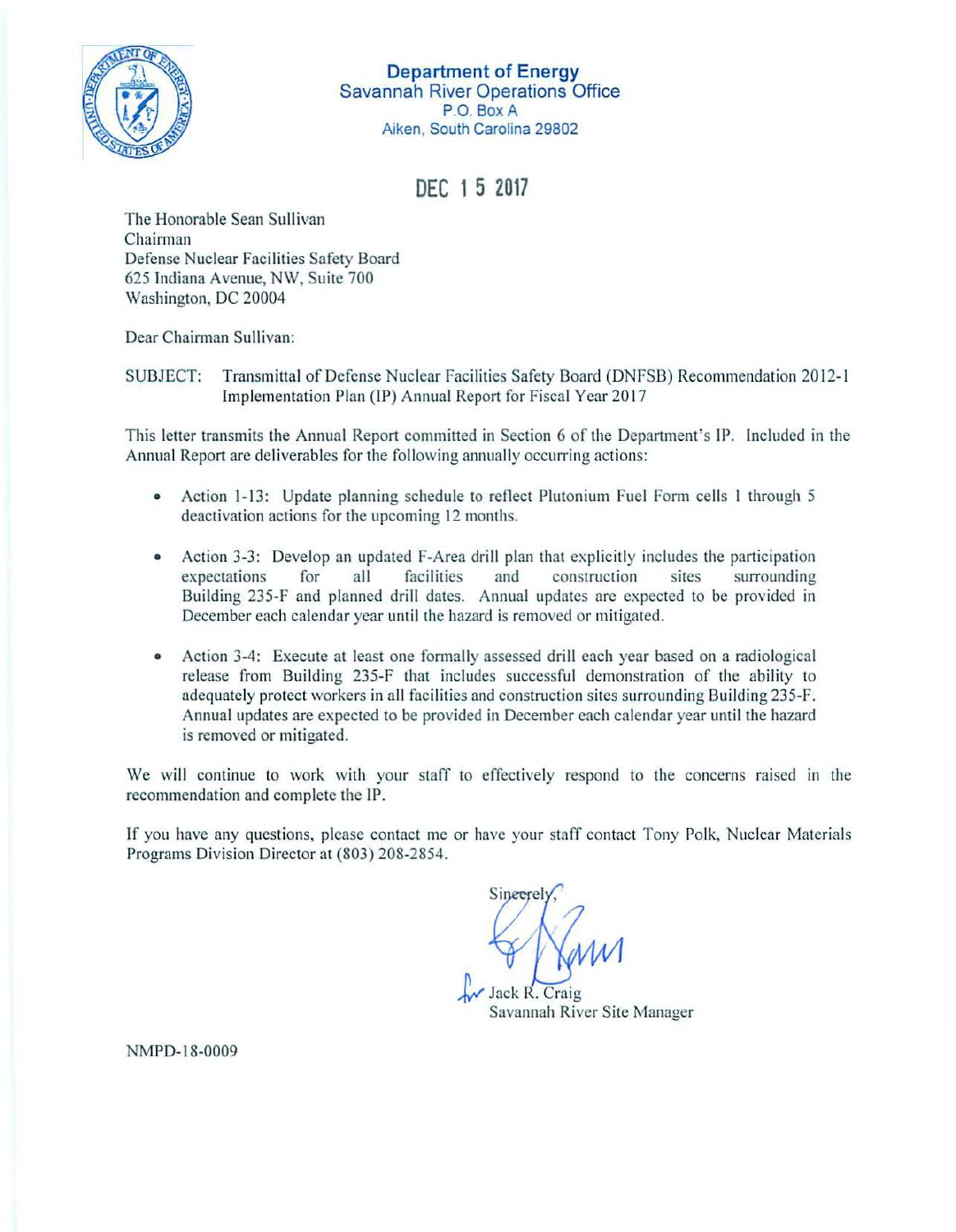2 Enclosures:

- I. FY 2017 Annual Report for the United States Department of Energy IP for DNFSB Recommendation 2012-1
- 2. 2017 Building 235-F Exercise After Action Report

cc w/Encls: Joe Olencz, AU-1.1 Steve Petras, AU-1.1 James Owendoff, EM-2 James Hutton, EM-3.1 Greg Sosson, EM-3.11/CNS Patricia Lee, EM-3.11 Albert Baione, EM-3.111 Dae Chung, EM-2 Stacy Charboneau, EM-3 Kirk Lachman, EM-3 Kenneth Picha, Jr., EM-3 Matthew Zenkowich, EM-3

 $\ddot{\phantom{0}}$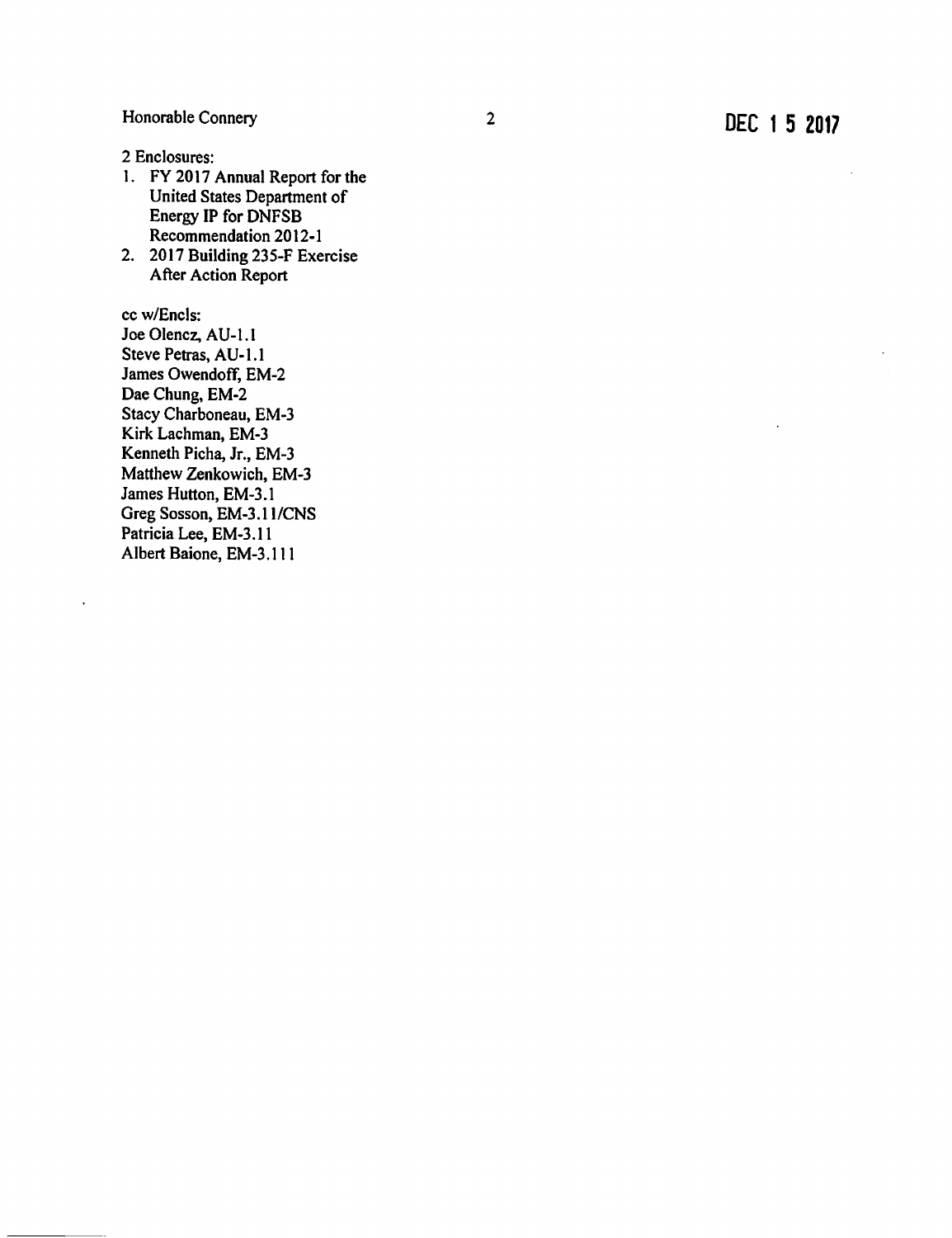Enclosure 1: Letter, Craig to Sullivan. SUBJECT: Transmittal of Defense Nuclear Facilities Safety Board Recommendation 2012-1 Implementation Plan Annual Report for Fiscal Year 2017, dated

DEC 15 2017

 $\ddot{\phantom{a}}$ 

 $\ddot{\phantom{a}}$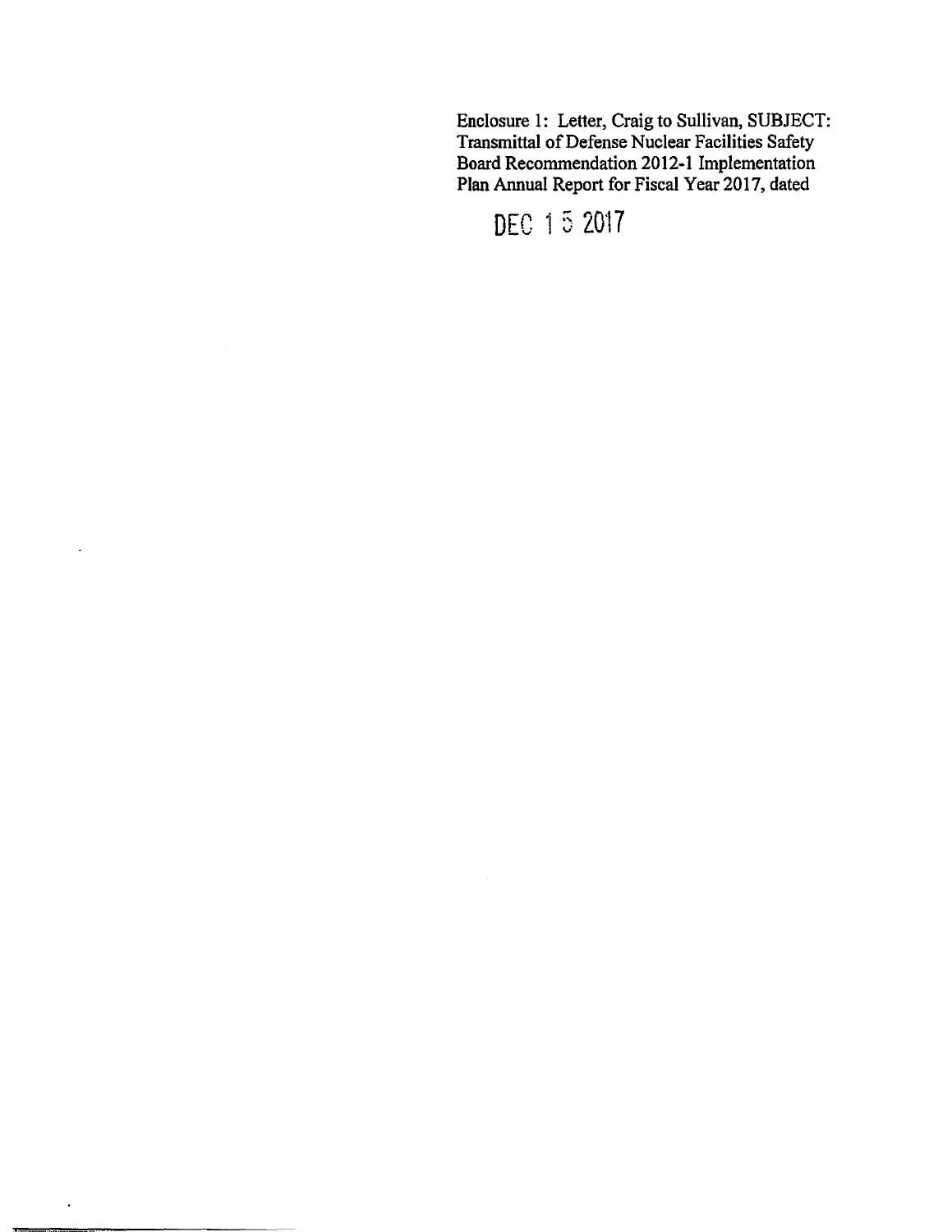

*Savannah River Site Building 235-F Safety* 

Washington, DC 20585

December 2017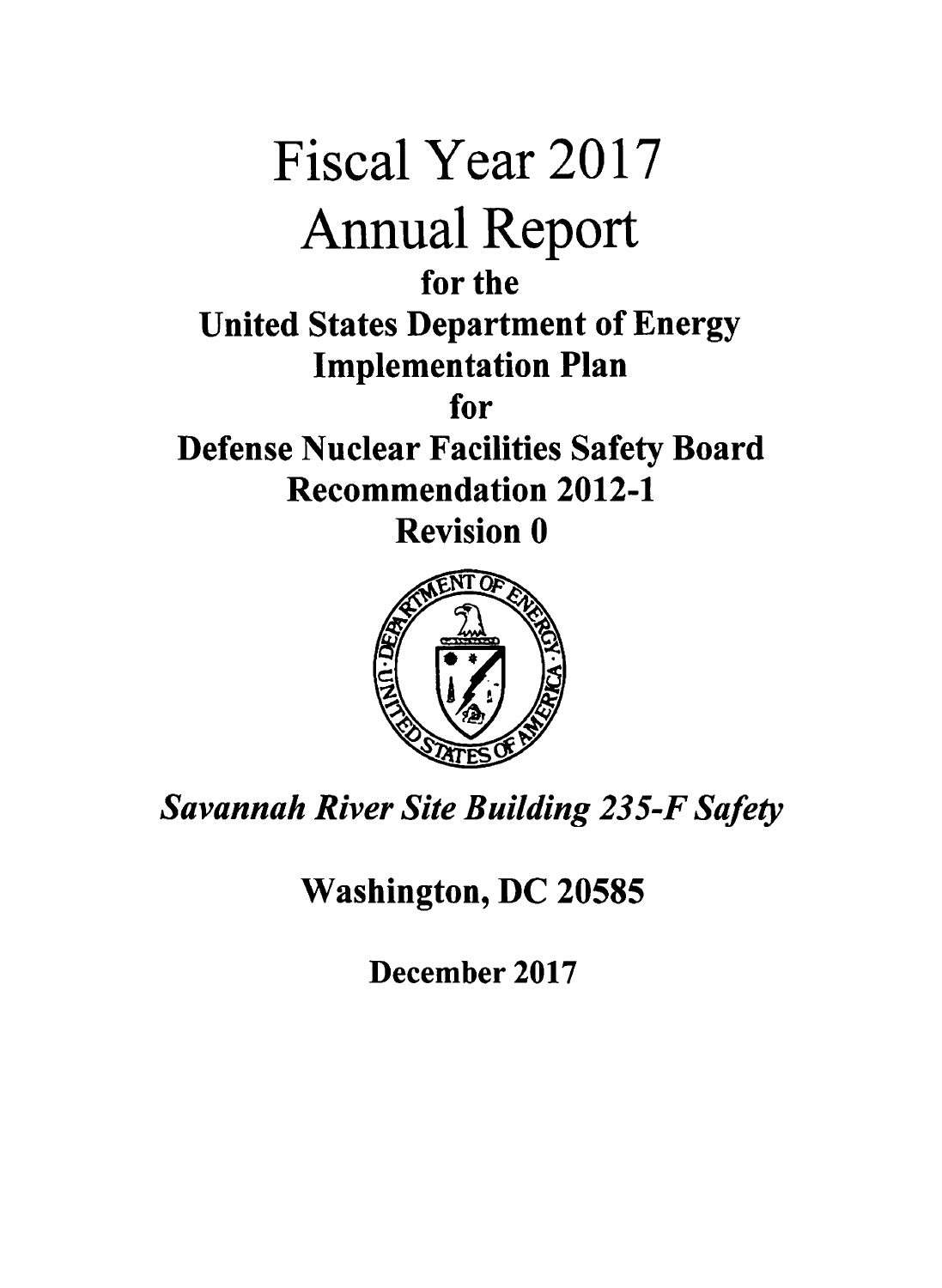# **TABLE OF CONTENTS**

| Page 6<br>Planned Progress for Fiscal Year 2018                  |  |
|------------------------------------------------------------------|--|
| Page 7<br>Annual Update on Drill Performance                     |  |
| Attachment 1 - Table of IP Actions Completed and Planned  Page 8 |  |
| Attachment $2 - 235$ -F Schedule FY2018 – FY2019  Page 12        |  |
| Attachment 3 - 2018 F Area Complex EP Drill Schedule  Page 13    |  |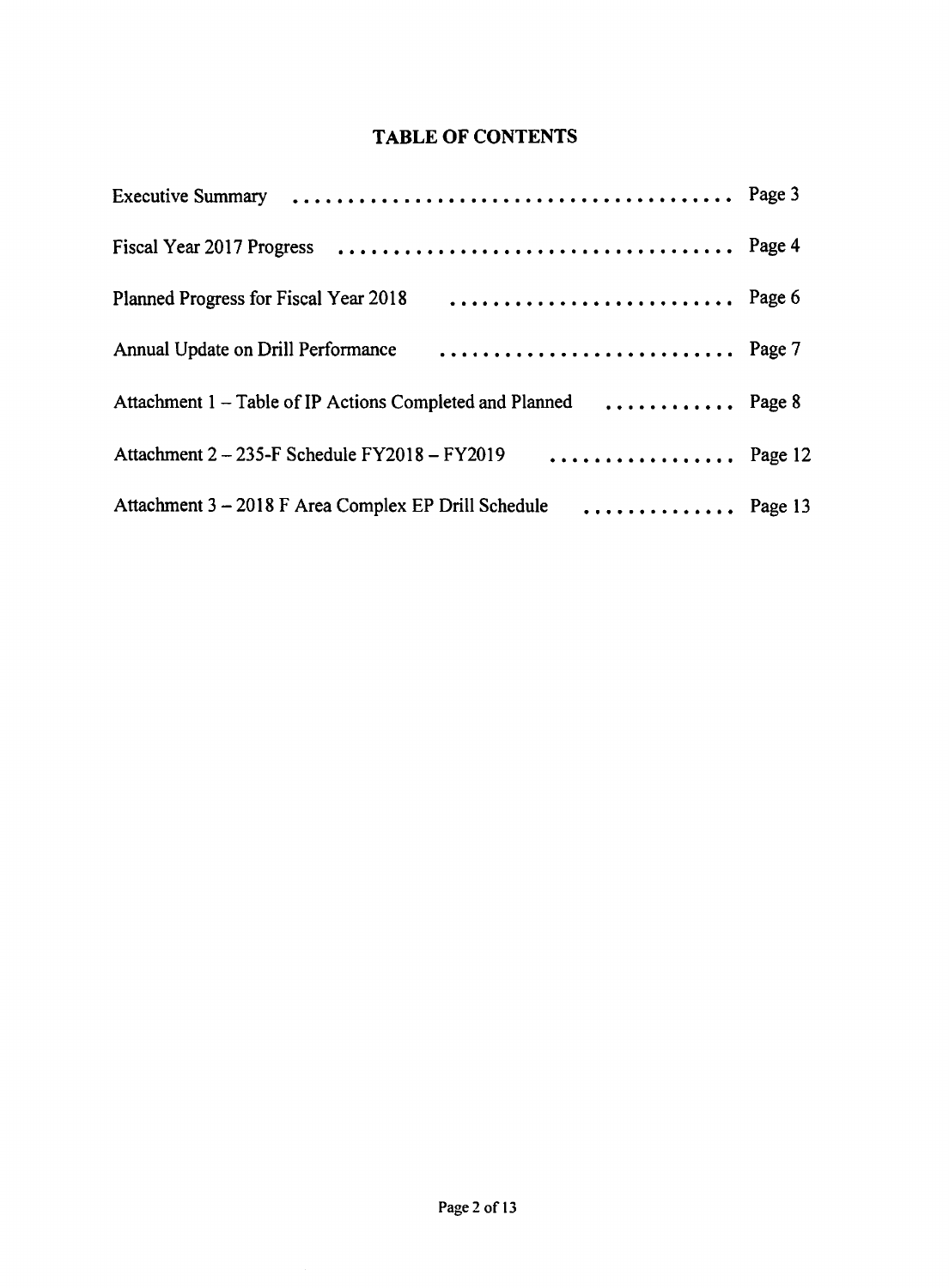# **EXECUTIVE SUMMARY**

This Annual Report fulfills the requirement of Section 6.0 of the United States Department of Energy (DOE) Implementation Plan (IP) for Defense Nuclear Facilities Safety Board (DNFSB) Recommendation 2012-1, *Savannah River Site (SRS) Building 235-F Safety.* Section 6.0 states:

"To ensure that the various departmental implementing elements and the Board remain informed of the status of plan implementation, the Department will provide an annual, written report that identifies commitments completed during the year and summarizes progress made that year on open commitments."

Submission of this Annual Report also addresses the following specific IP Actions:

Action 1-13: Update planning schedule to reflect Plutonium Fuel Form (PuFF) cells 1 through 5 deactivation actions for the upcoming 12 months.

Action 3-3: Develop an updated F-Area drill plan that explicitly includes the participation expectations for all facilities and construction sites surrounding Building 235-F and planned drill dates. Annual updates are expected to be provided in December each calendar year until the hazard is removed or mitigated.

Action 3-4: Execute at least one formally assessed drill each year based on a radiological release from Building 235-F that includes successful demonstration of the ability to adequately protect workers in all facilities and construction sites surrounding Building 235-F. Annual updates are expected to be provided in December each calendar year until the hazard is removed or mitigated.

DOE entered FY 2017 under a Continuing Resolution (CR), which again restricted the funding available for Department of Energy Savannah River (DOE-SR) projects, including 235-F Risk Reduction. Despite this, DOE-SR, in balancing risks and priorities, continued to allocate funds for the project. Funding was provided for continuing technical and planning work to support the beginning of Material at Risk (MAR) removal.

Attachment 1 contains a table that lists specific IP Actions completed in FY 2017, those to be completed in FY 2018 and the completion dates for subsequent IP actions.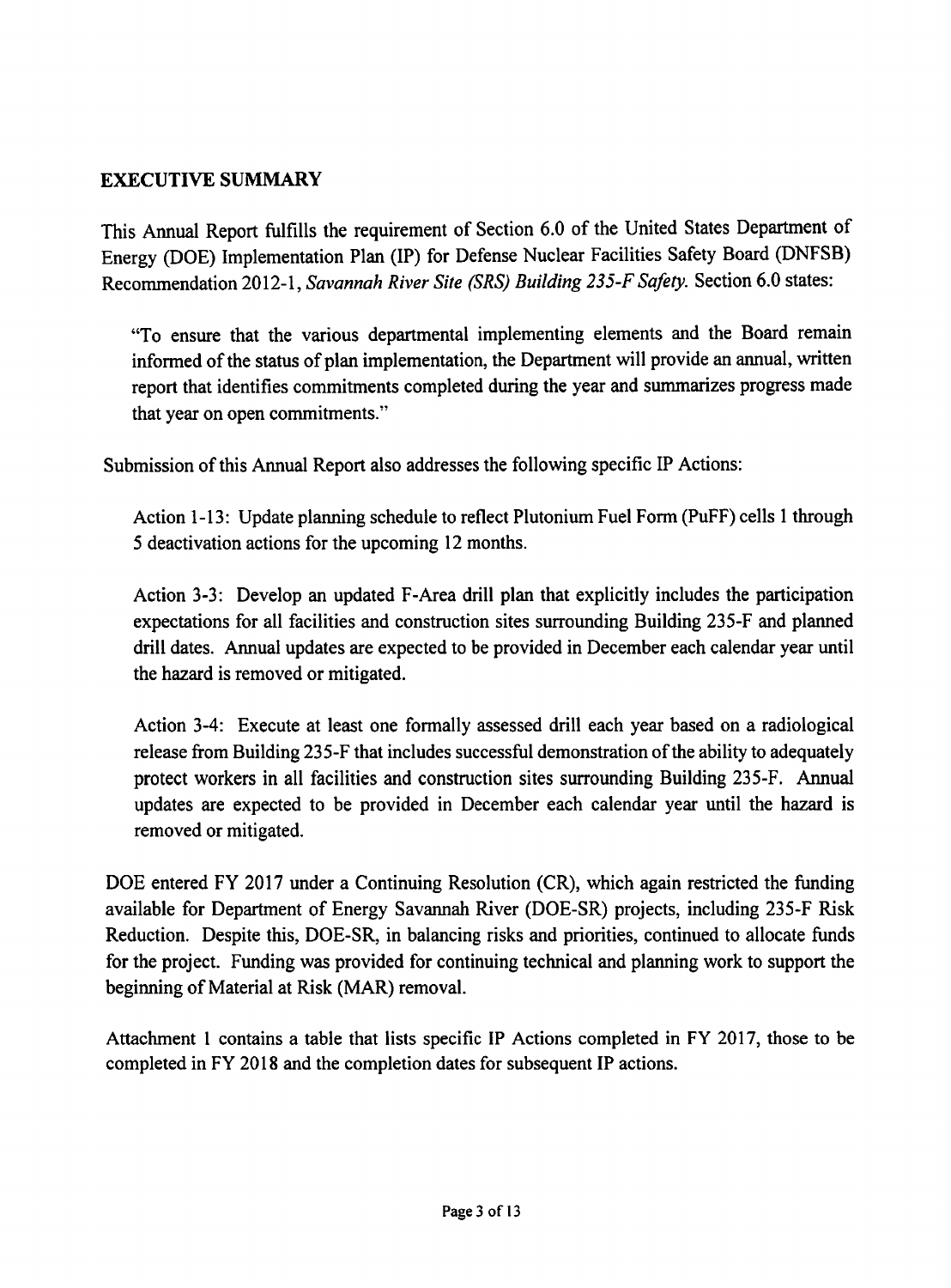# **FISCAL YEAR 2017 PROGRESS**

DOE-SR made significant progress preparing for the initiation of deactivation activities, including substantial field progress. The specific IP Actions completed to date are listed in Attachment 1 beginning on page 8. The key accomplishments in FY2017 are as follows:

Restoring cell infrastructure in PuFF cells  $1 \& 2$ : Restoring the cell infrastructure included draining the water-filled windows, removing the outer windows and cleaning the remaining inner windows. Lights were installed in the cavity to illuminate the interior of the cells.

Enhanced characterization: Enhanced characterization was performed on cells  $1&2$  by placing the detectors and Gamma Ray Imager in the window cavity. The Savannah River National Laboratory (SRNL) conducted these measurements. SRNL is currently analyzing the data recorded.

Electrical and Mechanical Isolation of cells 3-5: Engineering completed the review of drawings and field walk downs to verify all penetrations into the cells were identified. Work packages were generated to direct the electrical air gapping or blanking off all penetrations. This was completed to ensure the safety of the workers while working in the cells.

Cell Window Remediation in East Maintenance for cells 3-5: Restoring visibility in the cells included the removal ofthe outer window assembly and the four-inch-thick gelatin filled container. After the gel filled container was removed a protective barrier was installed to protect the inner window from damage.

Wing Cabinet Window Remediation in East Maintenance for cells 3 & 4: Restoring visibility in the cells included the removal of the outer window assembly and the four-inch-thick gelatin filled container. After the gel filled container was removed a protective barrier was installed to protect the inner window from damage. Window remediation is required to restore visibility and to allow enhanced characterization to be performed.

Electrical and Mechanical Isolation of cells 3 & 4 Wing Cabinet: Engineering completed the review of drawings and field walk downs to verify all penetrations into the cells were identified. Work packages were generated to direct the electrical air gapping or blanking off of all penetrations. This was completed to ensure the safety of the workers while working in the cells.

Demonstration of In-Cell Vacuum: SRNL designed a portable vacuum small enough to be placed inside the PuFF cells to remove fine particulates during the MAR removal process. The demonstration verified the electrical connections worked and the Risk Reduction Technicians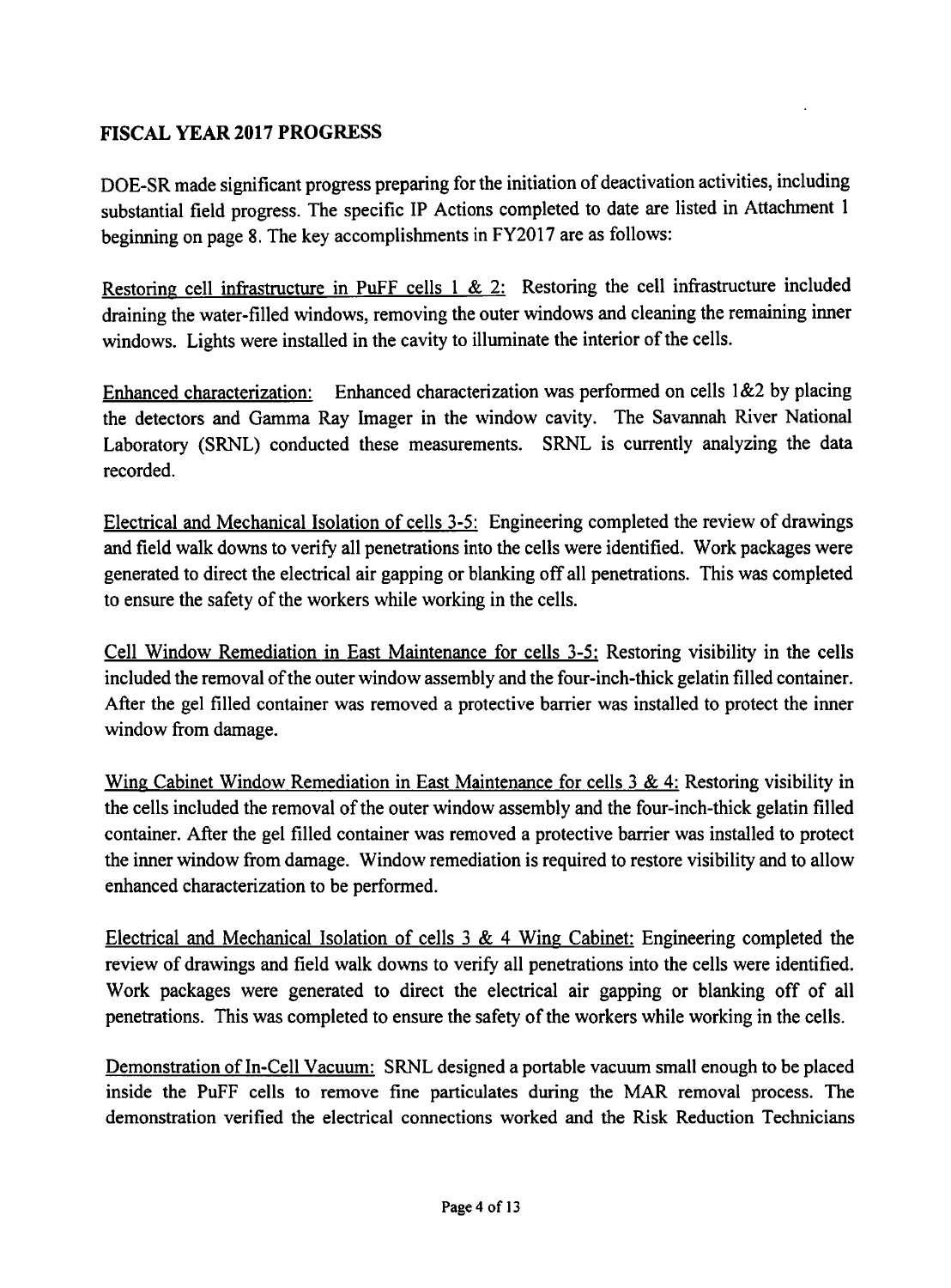could assemble, operate and disassemble the vacuum while in the cells. The vacuum will be used to assist in MAR removal in cells 1-5.

MAR Removal from cell 6: Some material was removed from cell 6. The removal of material proved to be more difficult than planned due to the amount of vacuum the cells are under. F Area engineering recommended adjustments of the ventilation system to reduce the amount of vacuum; however, credited alarm set points prohibited the vacuum from being reduced to a point where relief was noticed during the bagging out process. Operations also replaced the gasket on the air lock door in an effort to create a better seal between the cell and the bag out port. Again, little effect was observed during the bag out process. Planned revisions to the safety basis will allow the vacuum set point of the low differential pressure alarm to be decreased. This should solve the issue with collapsing containments used for waste removal.

Deactivation Basis for Interim Operation {BIO) Revision: The BIO and Technical Safety Requirements (TSR) for 235-F were revised to support intrusive work to begin in cells 1 and 2. The changes include:

- 1. Downgrading the 292-2F diesel generator from Safety Significant (SS) to Defense in Depth/Important to Safety (DID/ITS). The hierarchy of controls did not justify maintaining the diesel as SS. By maintaining the diesel as DID/ITS, maintenance cost will be reduced. Replacement parts for DID/ITS equipment do not require NQA-1 certification. Commercial parts are readily available resulting in increased in-service availability of the diesel.
- 2. Redefining "terminate activities" to allow some personnel to enter the building during certain Limiting Condition of Operation (LCO) conditions.
- 3. Increasing the Plutonium Equivalent Curies (PEC) loading limit of waste containers. Increasing the PEC value in each drum will reduce the number of waste containers generated during the MAR removal process. Waste containers generated will be WIPP compliant when shipped to Solid Waste for storage and characterization.
- 4. Revising the cell low differential pressure alarm vacuum setpoint to allow the vacuum to be decreased. The new setpoint is consistent with the setpoint used while the facility was in operation. Reducing the vacuum will facilitate the bag out of waste.

The revised Safety Basis documents for Building 235-F deactivation (BIO and TSR) have been reviewed and approved by DOE.

Use of the Mock-up: The mock-up continues to be used to refine techniques and keep the operators proficient on tasks that will be performed in the facility.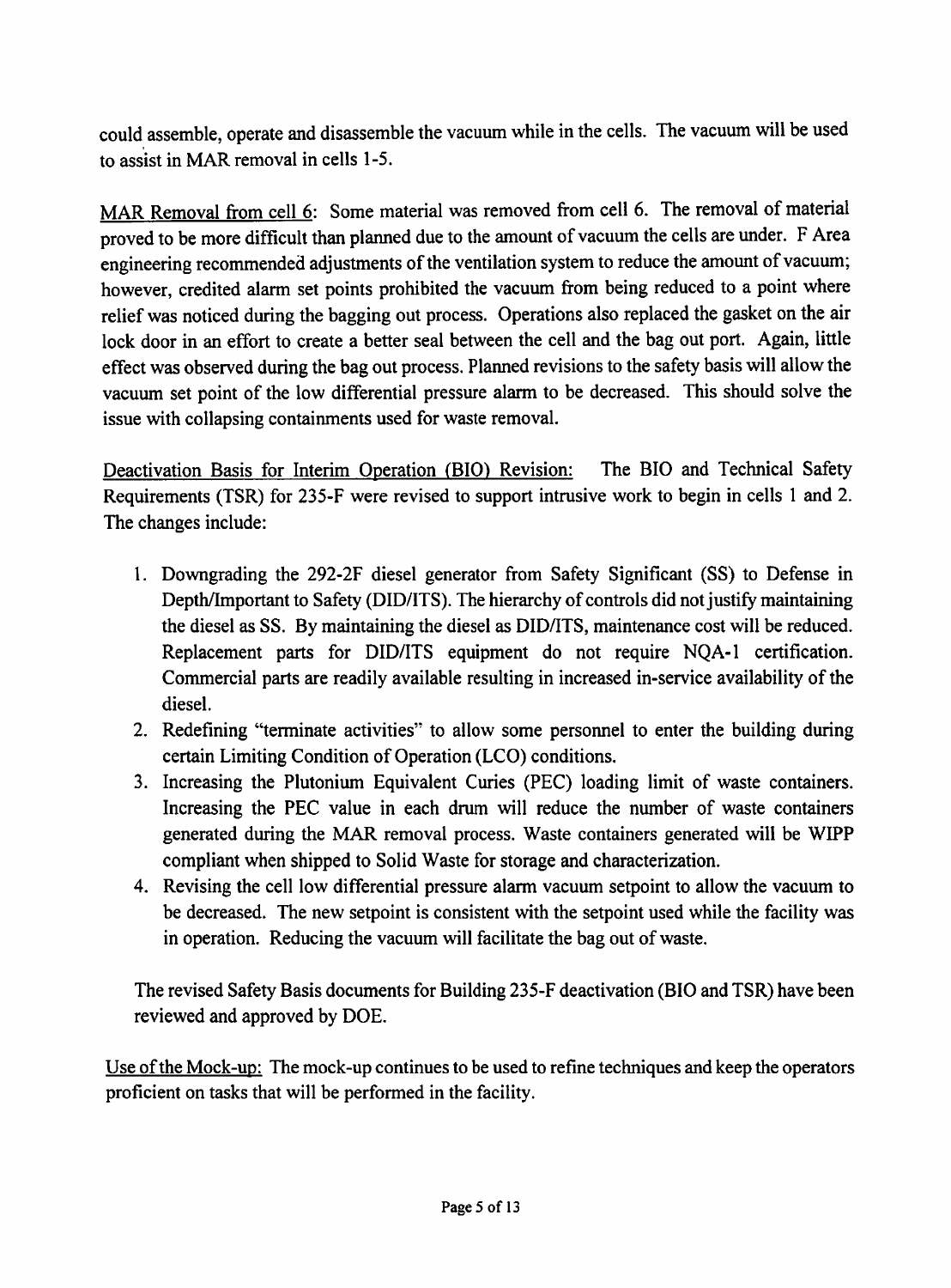# **PLANNED PROGRESS FOR FISCAL YEAR 2018**

For FY 2018 the department identified the need to fund risk reduction activities in 235-F to meet DNFSB Recommendation 2012-1 commitments. The President's FY 2018 Budget Request balances SRS Nuclear Material Program risks and priorities and includes \$3.5M for 235-F activities. FY 2018, as in previous years, began with a Continuing Resolution causing additional funding uncertainty. As Congress works to develop a budget, the current House and Senate markups have the potential to further reduce the SR budget for Nuclear Materials activities and put 235-F funding at risk. During the CR, SR has elected to fund 235-F at the President's Budget level despite the funding risks. While we will implement the revised BIO and prepare to initiate MAR removal activities in cells 1 through 5, we currently anticipate funding will not support physical MAR removal during FY 2018. DOE-SR and its contractor are actively working to secure funding necessary to support physical MAR removal during FY18.

The specific IP Actions due in FY 2018 are listed in Attachment 1 beginning on page 10. The specific activities that will be undertaken in FY 2018, based on current funding projections, are listed below:

- 1. Implement the Deactivation BIO and authorizing work to begin in Puff cells 1 through 5. (Supports IP Action 1-8)
- 2. Complete Enhanced Characterization Measurements for cells 1-4 wing cabinets. This involves Savannah River Nuclear Laboratory (SRNL) taking its final set of measurements to gather the data needed for a final report on Non-Destructive Assay (NOA) results in cells 1-4 wing cabinets. This will conclude the initial characterization of the PuFF cells and attached wing cabinets. (Supports IP Actions 1-8 and 1-9)
- 3. Electrically and mechanically, isolate PuFF cells 1 and 2 along with the associated wing cabinets. This will ensure that, to every extent practical, electrical or mechanical lines penetrating the cells have been isolated. (Supports IP Action 1-8)
- 4. Resolve the vacuum issues and associated problems with removing waste from cell 6. (Supports IP Action 1-8)
- 5. Develop an F Area drill plan for all facilities and construction sites surrounding Building 235-F. Supports IP Action 3-3)
- 6. Conduct a formally assessed drill based on a postulated release from Building 235-F. (Supports IP Action 3-4)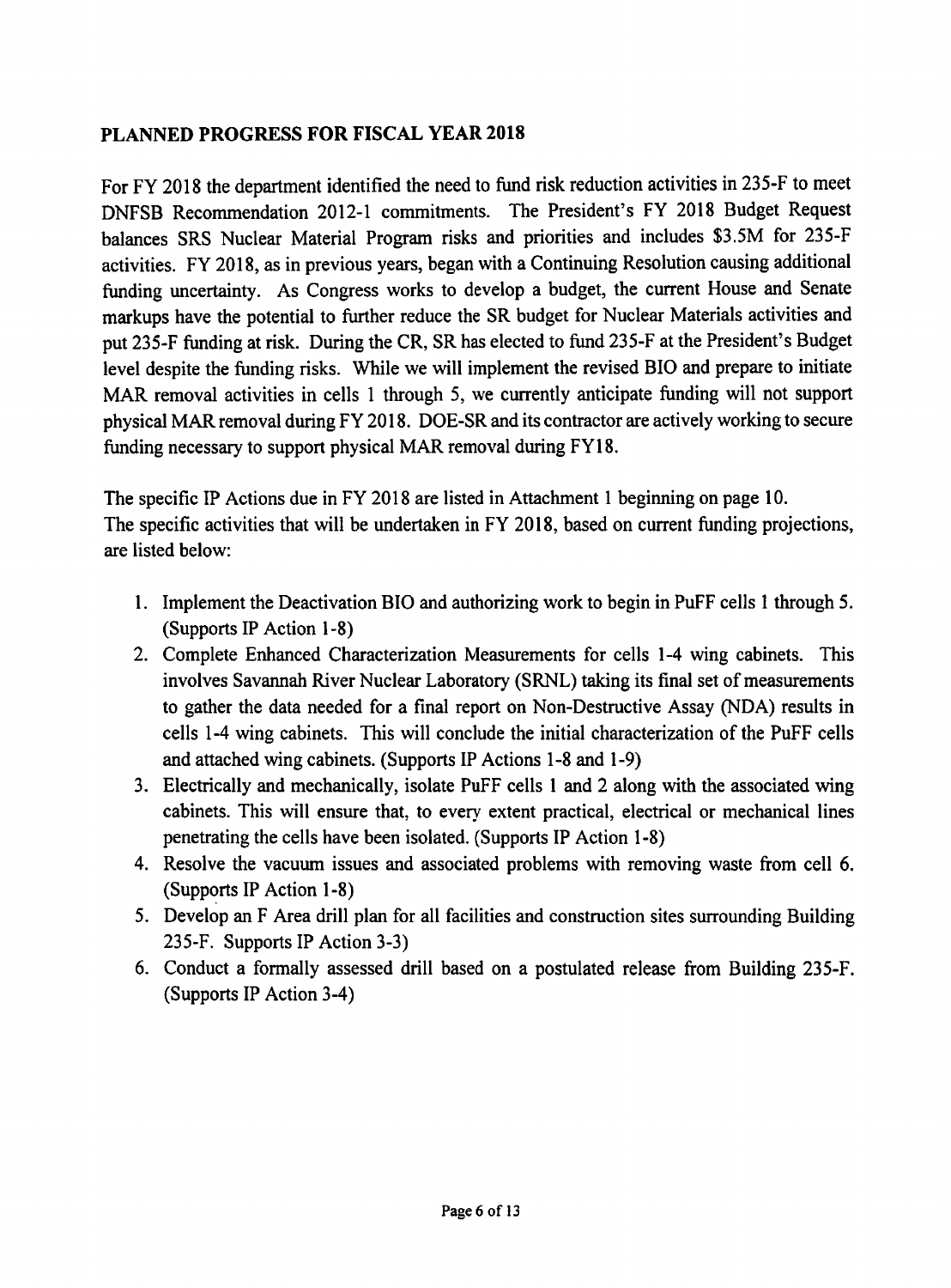# **ANNUAL UPDATE ON DRILL PERFORMANCE**

# Action 3-4: Drill Conduct and Evaluation

On April 25, 2017, SRS conducted the FY 2017 Site Evaluated Exercise, which also served as the required deliverable for Action 3-4 identified in the Implementation Plan for DNFSB Recommendation 2012-1, "Savannah River Site Building 235-F Safety." Participants included the SRS Emergency Response Organization (ERO), MOX Services, Waste Solidification Building (WSB), and F-Tank Farm of Savannah River Remediation (SRR), Mixed Oxide Facility (MOX) Fire Wardens, and Centerra LLC, Savannah River Site (Centerra-SRS).

The drill scenario was based on a cell fire involving PuFF Cell 1 resulting in a filtered radioactive release from Building 235-F. Building 235-F was evacuated and protective actions were implemented for the remainder of F-Area, including MOX, WSB and F-Tank Farm. The event was classified as a Site Area Emergency, resulting in the activation of the site's Emergency Operations Center. The ERO for F-Area, as well as the site-level ERO, responded to the emergency, mitigated the situation, and planned for recovery and return to operation.

The Site Exercise was completed with a grade of "Met". The overall performance of personnel assigned to F-area indicated that the facility's ERO, including the Technical Support Staff, is capable of responding effectively to a radiological release from Building 235-F and implementing protective actions to protect personnel in adjacent facilities and construction sites.

One Finding was identified related to some Public Address (PA) speakers being inaudible in and around the Northside of235-F. However, the facility issued a high priority work request after the exercise and the PA system was repaired immediately. The speakers were tested and found to be audible in those locations.

The following positives were noted:

- Establishment of the unified command structure at the Incident Command Post (ICP)
- Obtaining and maintaining good situational awareness
- Prompt implementation of protective actions by F-Area personnel
- Good teamwork demonstrated by the Technical Support Room staff in developing and briefing the Recovery Plan Outline.
- Facility's first-time performance of the new and challenging scenario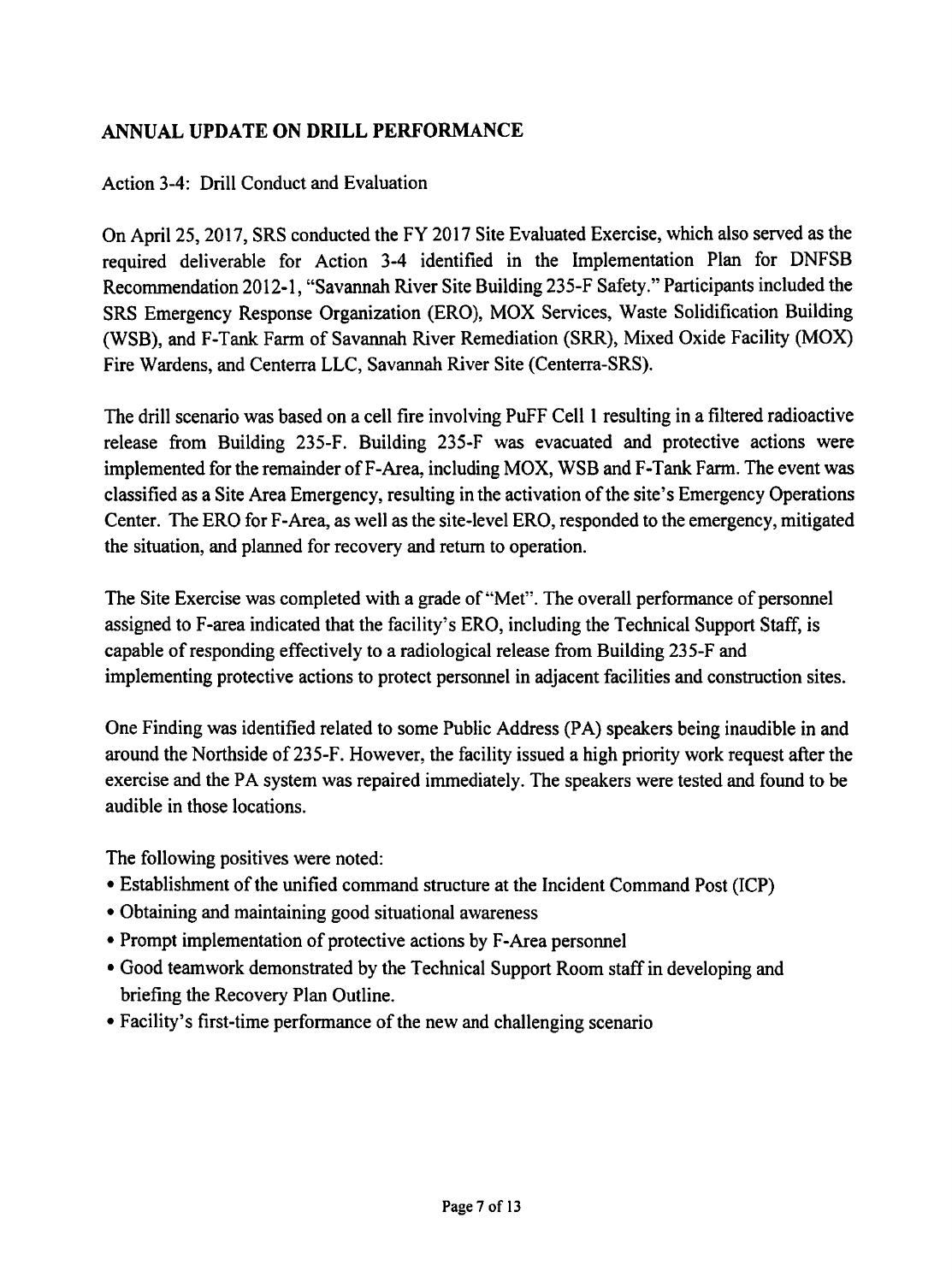# Attachment 1

# Table of IP Actions Completed and Planned

| <b>IP Milestones Completed</b> |                                                                                                                                                                                                                                 |                    |  |  |  |  |  |  |
|--------------------------------|---------------------------------------------------------------------------------------------------------------------------------------------------------------------------------------------------------------------------------|--------------------|--|--|--|--|--|--|
| Action                         | <b>Action Description</b>                                                                                                                                                                                                       | <b>Due</b><br>Date |  |  |  |  |  |  |
| $1-1$                          | Complete project deactivation planning for PuFF Cells 1-9.                                                                                                                                                                      | 5/30/13            |  |  |  |  |  |  |
| $1-2$                          | Issue the Building 235-F Deactivation BIO (which supersedes the S&M BIO) to include<br>deactivation activities in PuFF cells 6 through 9.                                                                                       | 12/23/13           |  |  |  |  |  |  |
| $1-3$                          | Restore cell infrastructure in PuFF cells 6 through 9.                                                                                                                                                                          | 7/31/15            |  |  |  |  |  |  |
| $1-4$                          | Complete a Readiness Assessment (RA) for initiation of deactivation activities in PuFF cells 6<br>through 9 and implement the Deactivation BIO.                                                                                 | 5/31/16            |  |  |  |  |  |  |
| $1 - 5$                        | Update planning schedule to reflect PuFF cells 1 through 5 deactivation actions for the upcoming<br>12 months.                                                                                                                  | 12/23/13           |  |  |  |  |  |  |
| $1-6$                          | Update planning schedule to reflect PuFF cells 1 through 5 deactivation actions for the upcoming<br>12 months.                                                                                                                  | 1/30/15            |  |  |  |  |  |  |
| $1 - 10$                       | Update planning schedule to reflect PuFF cells 1 through 5 deactivation actions for the upcoming<br>12 months.                                                                                                                  | 1/29/16            |  |  |  |  |  |  |
| $1 - 12$                       | Update planning schedule to reflect PuFF cells 1 through 5 deactivation actions for the upcoming<br>12 months.                                                                                                                  | 1/31/17            |  |  |  |  |  |  |
| $1 - 13$                       | Update planning schedule to reflect PuFF cells 1 through 5 deactivation actions for the upcoming<br>12 months.                                                                                                                  | 1/31/18            |  |  |  |  |  |  |
| $2a-1$                         | Development of Building 235-F specific Transient Combustible Control Program.                                                                                                                                                   | 2/15/13            |  |  |  |  |  |  |
| $2a-2$                         | Evaluate fixed combustibles and define the fixed combustible removal, encapsulation, or isolation<br>scope.                                                                                                                     | 3/4/13             |  |  |  |  |  |  |
| $2a-3$                         | Complete removal, encapsulation or isolation of fixed combustibles scope.                                                                                                                                                       | 1/30/15            |  |  |  |  |  |  |
| $2b-1$                         | Evaluate electrical components and define the scope for de-energization of components and the<br>process for control of the resultant configuration.                                                                            | 3/4/13             |  |  |  |  |  |  |
| $2b-2$                         | Complete electrical de-energization scope, including equipment removal, as practical                                                                                                                                            | 1/30/15            |  |  |  |  |  |  |
| $2c-1$                         | Complete evaluation of existing FDAS for functionality and maintainability.                                                                                                                                                     | 10/30/12           |  |  |  |  |  |  |
| $2c-2$                         | Develop a Fire Alarm and Detection Design Study that will recommend the PuFF FDAS system<br>design enhancements (to include criteria, scope, and schedule) for S&M and deactivation phases.                                     | 4/1/13             |  |  |  |  |  |  |
| $2c-3$                         | Complete installation and acceptance testing of the PuFF FDAS for S&M and deactivation<br>phases. Note that installation and testing were conducted in FY 2014, but not all test deficiencies<br>were resolved as of 9/30/2014. | 1/30/15            |  |  |  |  |  |  |
| $3 - 1$                        | Develop a Calendar Year (CY) 2013 drill schedule for F-Area detailing planned frill dates<br>involving Building 235-F including participation by all facilities and construction sites<br>surrounding Building 235-F.           | 1/31/13            |  |  |  |  |  |  |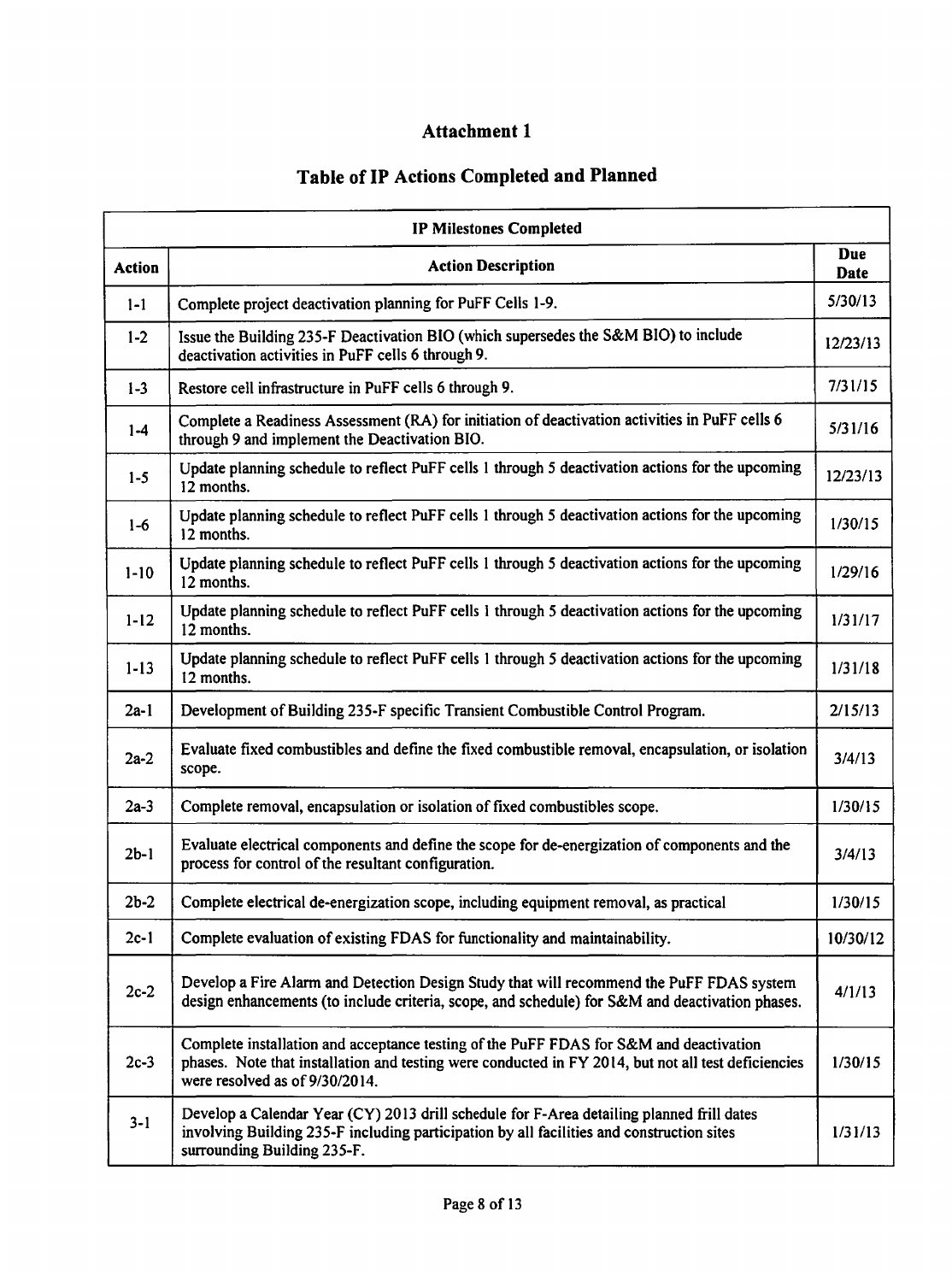|         | IP Milestones Completed (cont.)                                                                                                                                                                                                                                                                                                                                    |                                                        |  |  |  |  |  |  |  |
|---------|--------------------------------------------------------------------------------------------------------------------------------------------------------------------------------------------------------------------------------------------------------------------------------------------------------------------------------------------------------------------|--------------------------------------------------------|--|--|--|--|--|--|--|
| Action  | <b>Action Description</b>                                                                                                                                                                                                                                                                                                                                          |                                                        |  |  |  |  |  |  |  |
| $3 - 2$ | Perform review of existing protective action plans and procedures to ensure that personnel are<br>protected from the hazards associated with a radiological release from Building 235-F, and<br>implement additional controls, as required.                                                                                                                        | 2/28/13                                                |  |  |  |  |  |  |  |
| $3 - 3$ | Develop an updated F-Area drill plan that explicitly includes the participation expectation for all<br>facilities and construction sites surrounding Building 235-F and planned drill dates. Continue to<br>include in F-Area drill plan until the hazard is removed or mitigated. Note: After initial<br>submittal, this is required to be submitted annually.    | 4/1/13<br>12/31/14<br>12/31/15<br>12/31/16<br>12/31/17 |  |  |  |  |  |  |  |
| $3 - 4$ | Execute at least one formally assessed drill each year, based on a postulated radiological release<br>from Building 235-F that includes successful demonstration of the ability to adequately protect<br>workers in all facilities and construction sites surrounding Building<br>235-F. Note: After initial submittal, this is required to be submitted annually. | 8/29/13<br>5/14/14<br>5/15/15<br>4/19/16<br>4/25/17    |  |  |  |  |  |  |  |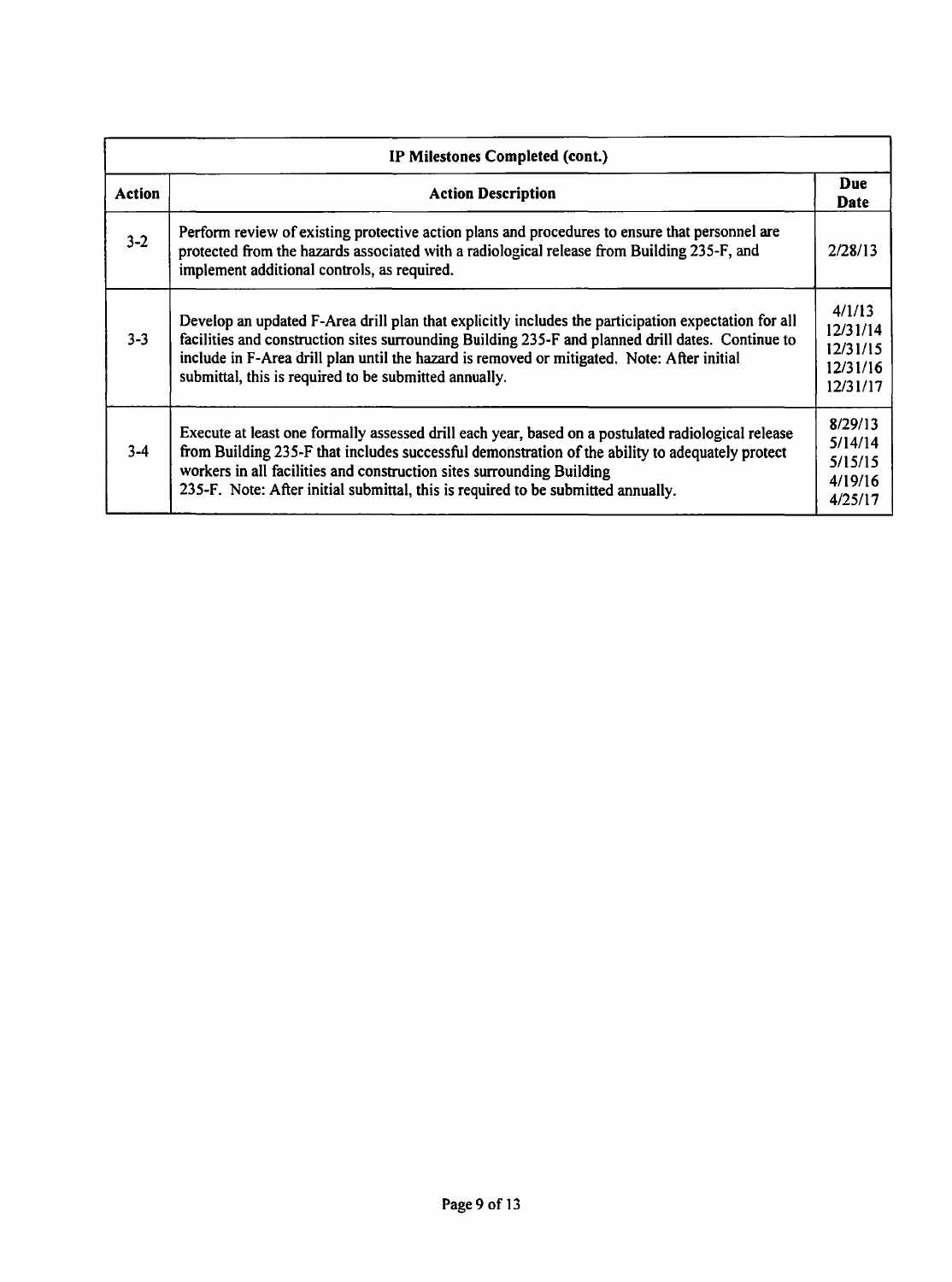| IP Milestones Due in FY2018 |                                                                                                                                                                                                                                                                                                                                                                    |          |  |  |  |  |  |
|-----------------------------|--------------------------------------------------------------------------------------------------------------------------------------------------------------------------------------------------------------------------------------------------------------------------------------------------------------------------------------------------------------------|----------|--|--|--|--|--|
| <b>Action</b>               | <b>Action Description</b>                                                                                                                                                                                                                                                                                                                                          | Due Date |  |  |  |  |  |
| $1 - 7$                     | Revise the Hazard Analysis, and if necessary the Building 235-F Deactivation BIO to<br>include deactivation activities in PuFF cells 1 through 5.                                                                                                                                                                                                                  | 4/30/18  |  |  |  |  |  |
| $1 - 8$                     | If needed, complete a readiness assessment for initiation of deactivation activities in<br>PuFF cells 1 through 5 and implement the revised Deactivation BIO.                                                                                                                                                                                                      | 7/31/18  |  |  |  |  |  |
| $3 - 3$                     | Develop an updated F-Area drill plan that explicitly includes the participation<br>expectation for all facilities and construction sites surrounding Building 235-F and<br>planned drill dates. Continue to include in F-Area drill plan until the hazard is<br>removed or mitigated. Note: After initial submittal, this is required to be submitted<br>annually. | 12/31/18 |  |  |  |  |  |
| $3 - 4$                     | Execute at least one formally assessed drill each year, based on a postulated<br>radiological release from Building 235-F that includes successful demonstration of the<br>ability to adequately protect workers in all facilities and construction sites surrounding<br>Building 235-F. Note: After initial submittal, this is required to be submitted annually. | 12/31/18 |  |  |  |  |  |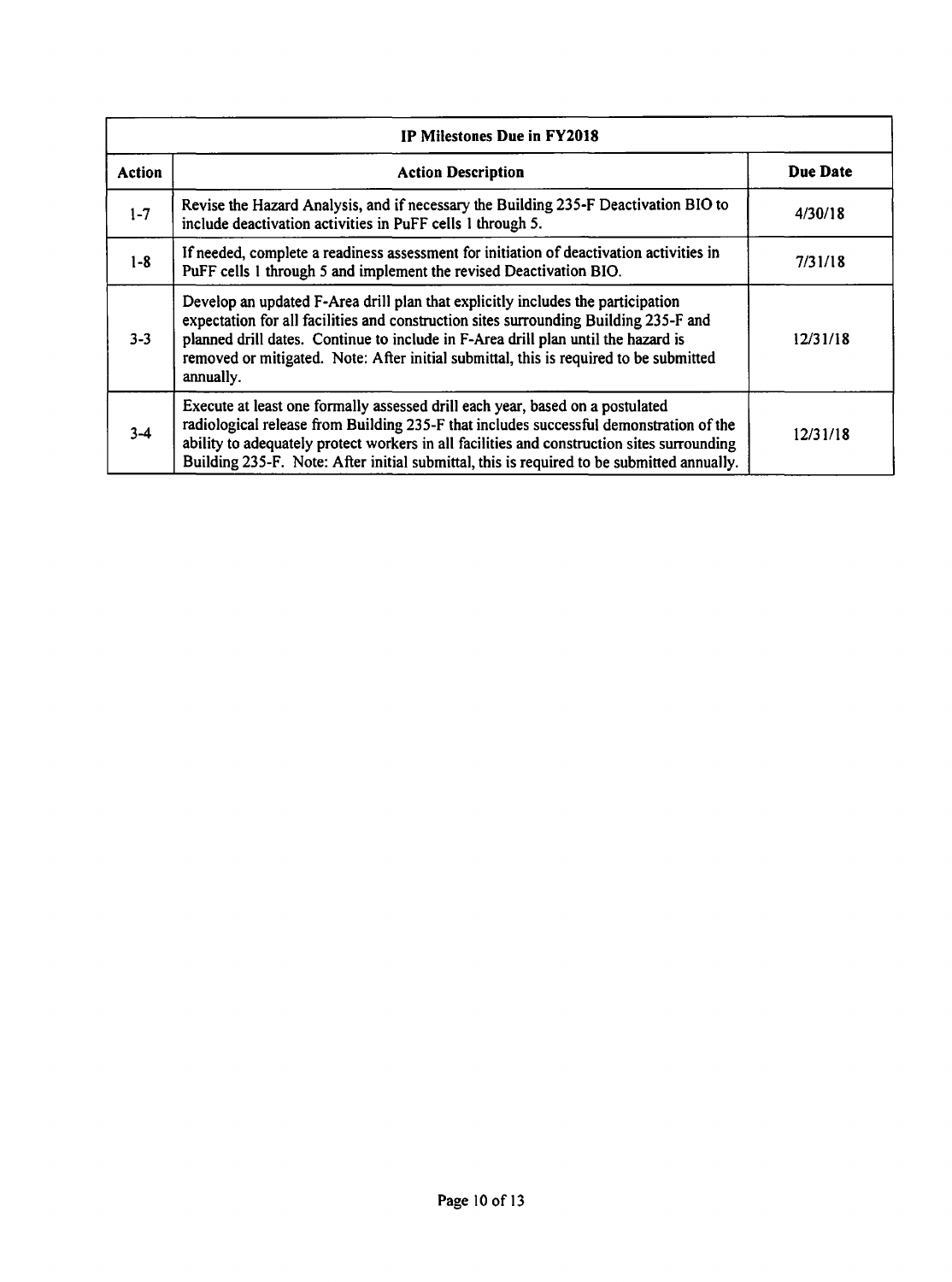| IP Milestones due in "Out Years" |                                                                                                                                                                                                                                                                                                                                                                               |                 |  |  |  |  |  |  |
|----------------------------------|-------------------------------------------------------------------------------------------------------------------------------------------------------------------------------------------------------------------------------------------------------------------------------------------------------------------------------------------------------------------------------|-----------------|--|--|--|--|--|--|
| <b>Action</b>                    | <b>Action Description</b>                                                                                                                                                                                                                                                                                                                                                     | <b>Due Date</b> |  |  |  |  |  |  |
| $1-9$                            | Using enhanced characterization techniques, identify a list of significant components<br>and/or equipment to be removed for MAR reduction in cells 1 through 5.                                                                                                                                                                                                               | 1/31/19         |  |  |  |  |  |  |
| $1 - 11$                         | Restore cell infrastructure in PuFF cells 1 through 5.                                                                                                                                                                                                                                                                                                                        | 11/30/18        |  |  |  |  |  |  |
| $1 - 14$                         | Complete the deactivation of cells 1 through 9. This will include waste removal.                                                                                                                                                                                                                                                                                              | 1/31/20         |  |  |  |  |  |  |
| $1 - 15$                         | Using enhanced characterization techniques, derive a final [Post Deactivation] MAR<br>value to be used for end-state selection and regulatory acceptance. This will<br>demonstrate mitigation of the hazard and resultant risk reduction.                                                                                                                                     | 6/30/20         |  |  |  |  |  |  |
| $1 - 16$                         | Revise the 235-F Deactivation BIO once the MAR is removed and acknowledge the<br>facility meets the requirements of 10 CFR Part 830 to protect the maximally exposed<br>off-site individual to within the established DOE-S TD-3309 evaluation guidelines and<br>protect the co-located and facility worker within the accepted Savannah River Site<br>guidelines of 100 rem. | 5/31/21         |  |  |  |  |  |  |
| $3 - 3$                          | Develop an updated F-Area drill plan that explicitly includes the participation<br>expectation for all facilities and construction sites surrounding Building 235-F and<br>planned drill dates. Continue to include in F-Area drill plan until the hazard is<br>removed or mitigated. Note: After initial submittal, this is required to be submitted<br>annually.            | 12/31/19        |  |  |  |  |  |  |
| $3 - 4$                          | Execute at least one formally assessed drill each year, based on a postulated<br>radiological release from Building 235-F that includes successful demonstration of the<br>ability to adequately protect workers in all facilities and construction sites surrounding<br>Building 235-F. Note: After initial submittal, this is required to be submitted annually.            | 12/31/19        |  |  |  |  |  |  |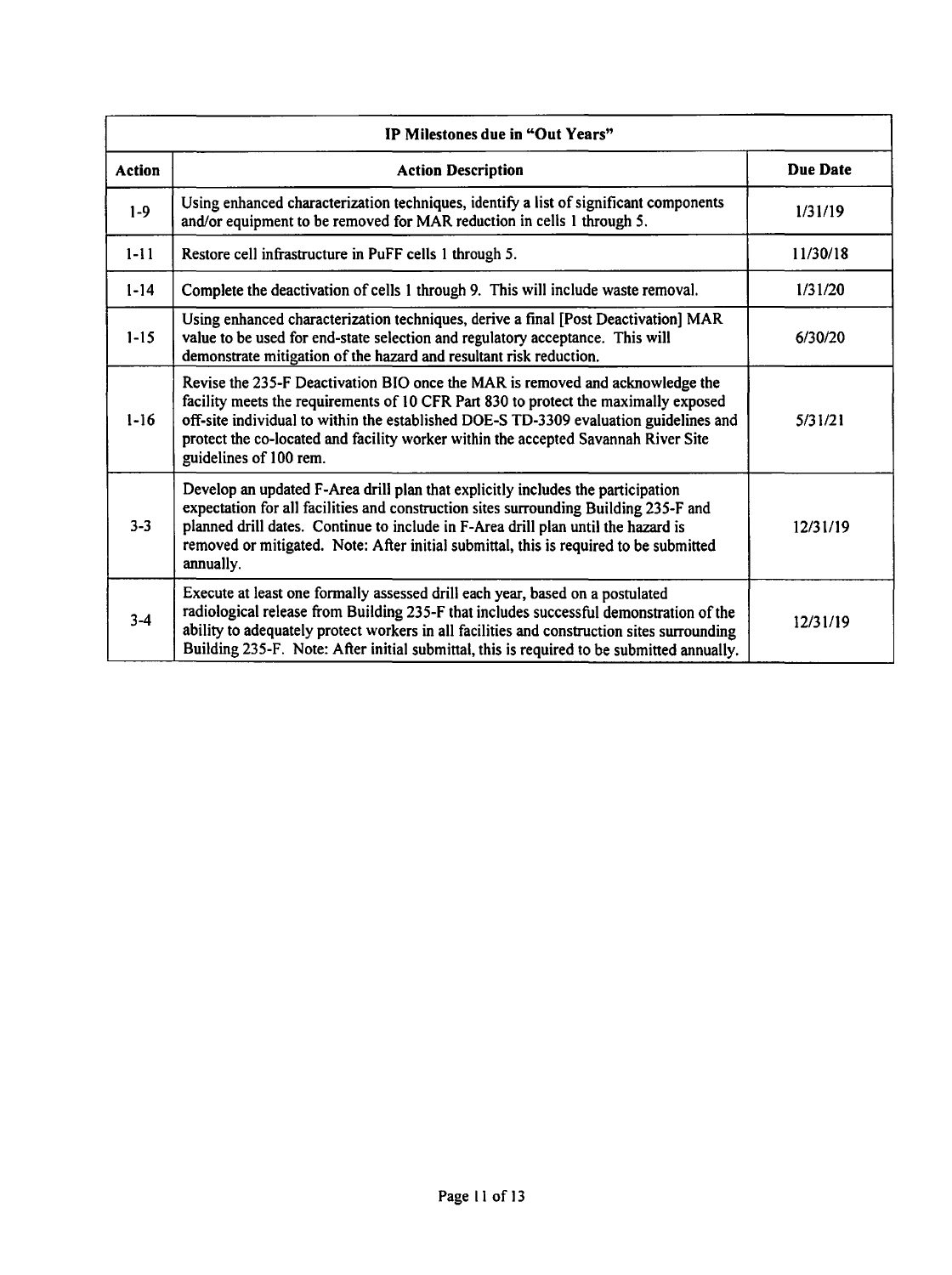# **Attachment 2**

## **235-F Schedule FY2018 - FY2019**

|                                                                                     | <b>FY18</b> |            |  |  |         |  |         |  | <b>FY19</b> |                                                                                                     |         |  |  |  |  |
|-------------------------------------------------------------------------------------|-------------|------------|--|--|---------|--|---------|--|-------------|-----------------------------------------------------------------------------------------------------|---------|--|--|--|--|
| Remediate East maint.                                                               |             |            |  |  |         |  |         |  |             | Sep Oct Nov Dec Jan Feb Mar Apr May Jun Jul Aug Sep Oct Nov Dec Jan Feb Mar Apr May Jun Jul Aug Sep |         |  |  |  |  |
| windows for cells 3-5                                                               |             |            |  |  |         |  |         |  |             |                                                                                                     |         |  |  |  |  |
| Perform enhanced<br>characterization in East maint.<br>cells 3 & 4 and issue report |             |            |  |  |         |  |         |  |             |                                                                                                     |         |  |  |  |  |
| Execute work package for<br>mechanical isolation                                    |             |            |  |  |         |  |         |  |             |                                                                                                     |         |  |  |  |  |
| Electrical isolation cells 3-5                                                      |             |            |  |  |         |  |         |  |             |                                                                                                     |         |  |  |  |  |
| Remediate East maint.<br>windows for cell 1                                         |             |            |  |  |         |  |         |  |             |                                                                                                     |         |  |  |  |  |
| Perform enhanced<br>characterization in East maint.<br>cells 1&2 and issue report   |             |            |  |  |         |  |         |  |             |                                                                                                     |         |  |  |  |  |
| DOE approval of BIO/TSR                                                             |             |            |  |  | $1 - 7$ |  |         |  |             |                                                                                                     |         |  |  |  |  |
| Implement BIO for cells 1&2                                                         |             |            |  |  |         |  |         |  |             |                                                                                                     |         |  |  |  |  |
| Develop technique and test<br>equipment for assaying waste<br>cuts                  |             |            |  |  |         |  |         |  |             |                                                                                                     |         |  |  |  |  |
| Design/develop method for<br>waste removal in cells 1&2                             |             |            |  |  |         |  |         |  |             |                                                                                                     | $1 - 9$ |  |  |  |  |
| Develop grouting technique                                                          |             |            |  |  |         |  |         |  |             |                                                                                                     |         |  |  |  |  |
| Electrical/mechanical isolation<br>cells 1&2                                        |             |            |  |  |         |  |         |  |             |                                                                                                     |         |  |  |  |  |
| Decon/ waste removal cells 3-5                                                      |             |            |  |  |         |  | $1 - 6$ |  |             |                                                                                                     |         |  |  |  |  |
| Grout select components in<br>cells 3-5                                             |             |            |  |  |         |  |         |  |             |                                                                                                     |         |  |  |  |  |
| Decon cells 1&2                                                                     |             |            |  |  |         |  |         |  |             |                                                                                                     |         |  |  |  |  |
| Grout select components in<br>cells 1 and 2                                         |             |            |  |  |         |  |         |  |             |                                                                                                     |         |  |  |  |  |
| Characterization Cells 1-9                                                          |             |            |  |  |         |  |         |  |             |                                                                                                     |         |  |  |  |  |
| Project closeout Safety Basis<br>Revision and implementation                        |             | Field work |  |  |         |  |         |  |             |                                                                                                     |         |  |  |  |  |

Planning Work by SRNL **IP Deliverable**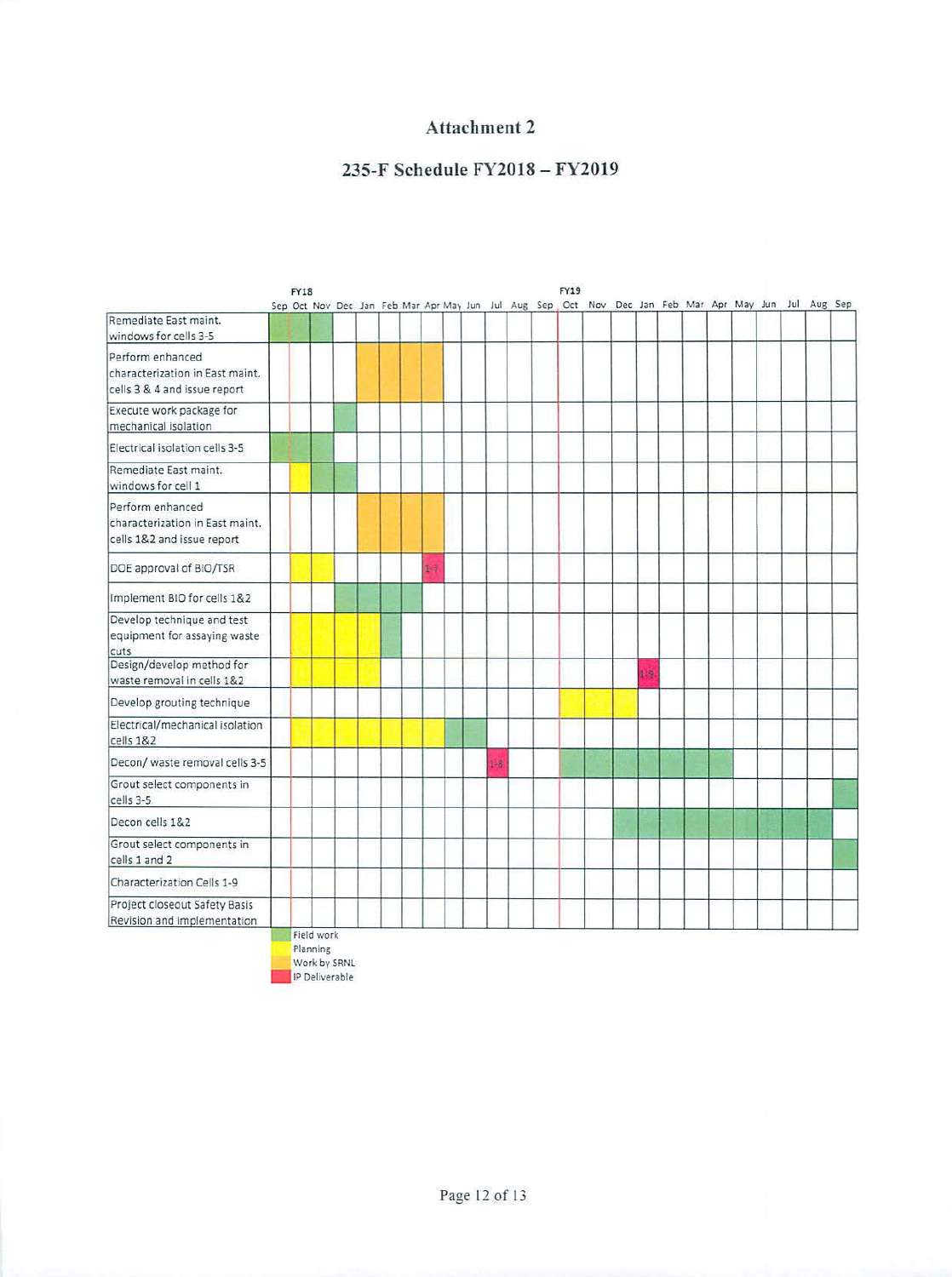Attachment 3 2018 F-Area Complex EP Drill Schedule

#### **Emergency Preparedness Coordlaator: Rafael Bango**

**Facility Point of Contact: Lakela Lofton** 

|             | April                                                                  |
|-------------|------------------------------------------------------------------------|
| <b>Date</b> | 04/18/18                                                               |
| Type        | 235-F Radiological<br><b>Release with Protective</b><br><b>Actions</b> |
|             | (Evaluated)                                                            |
|             | (MOX and SRR will be<br>invited to participate)                        |
|             |                                                                        |

APPROVAL: Lakela Lofton F-Area Complex Facility Manager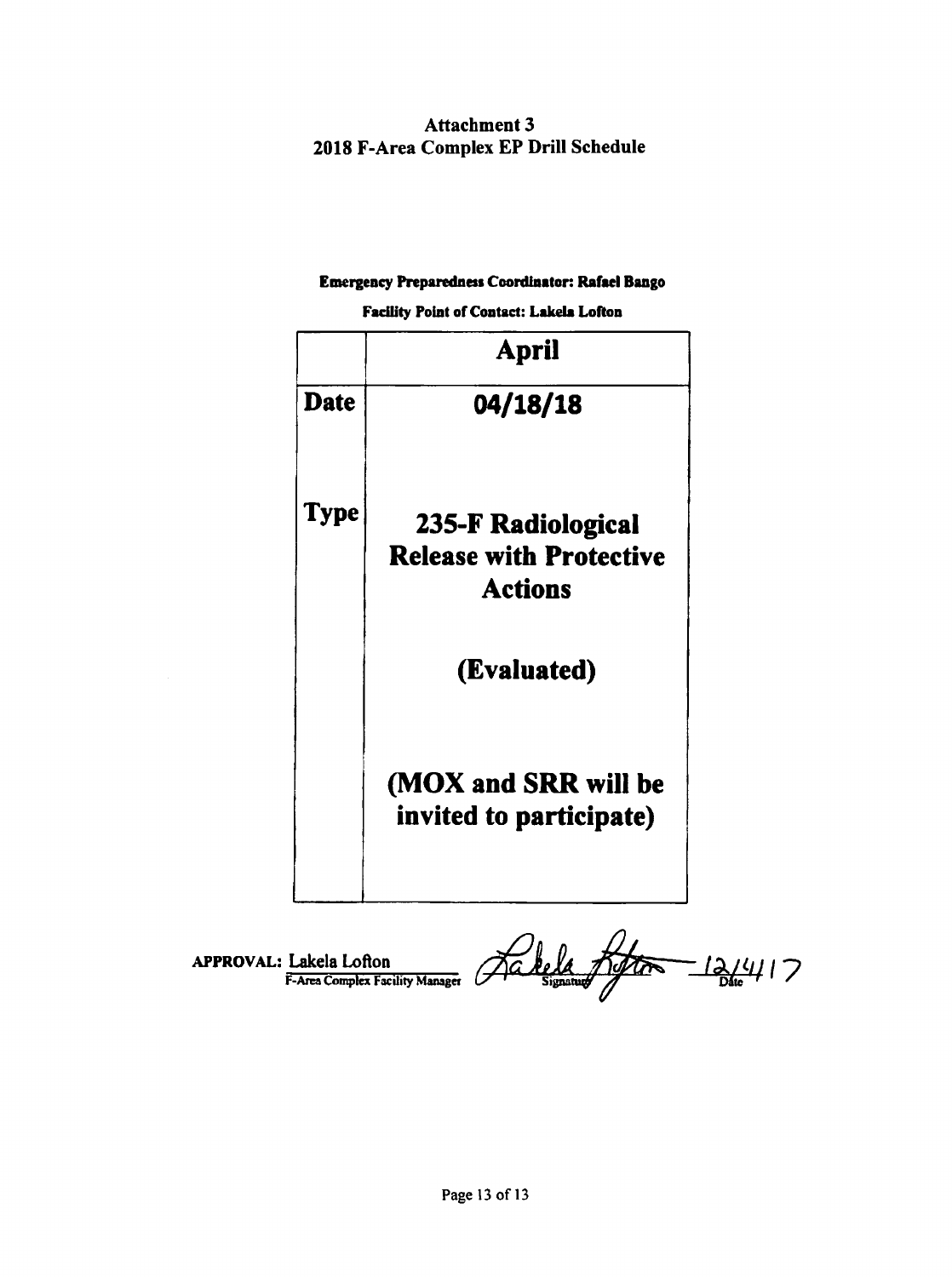

# 2017 Building 235-F Exercise **After-Action Report**

Defense Nuclear Facilities Safety Board Recommendation 2012-1, Action 3-4

Approved by:

ea Complex

Thomas J. Diaz, Manager, Emergency Management

Michael L. Autry, Manager, Emergency Services

 $rac{6}{2}$ 

 $6/6/17$ 

 $\frac{6}{5}$ 

Lee M. Schifer, Director, Safeguards Security & Emergency Services

SAVANNAH RIVER SITE . AIKEN, SOUTH CAROLINA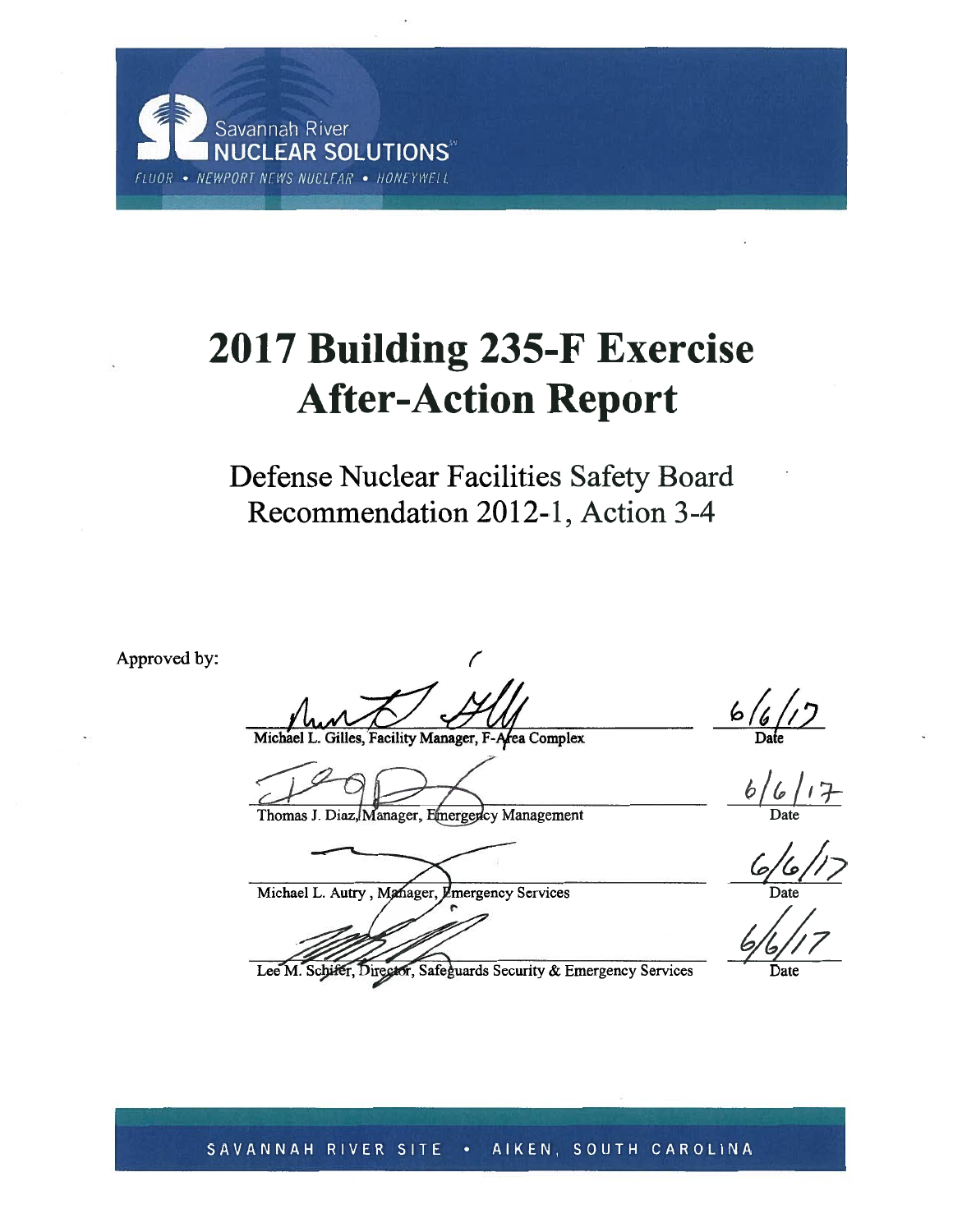#### **EXECUTIVE SUMMARY**

As outlined in the Implementation Plan for Defense Nuclear Facilities Safety Board (DNFSB) Recommendation 2012-1, Action 3-4, Savannah River Site (SRS) committed to executing at least one formally assessed exercise based on a radiological release from Building 235-F that includes successful demonstration of the ability to protect workers in adjacent facilities and construction sites. This report serves as the deliverable for this action.

On April 25, 2017, an exercise was conducted that involved a cell fire involving PuFF Cell 1 resulting in a filtered radioactive release from Building 235-F. The intent of this exercise was to demonstrate the ability of the F-Area Emergency Response Organization (ERO) to protect workers in all facilities and construction sites surrounding 235-F. Exercise participants included Savannah River Nuclear Solutions (SRNS), the Waste Solidification Facility (WSB), Savannah River Remediation (SRR), Mixed Oxide Facility (MOX) Fire Wardens, and Centerra LLC, Savannah River Site (Centerra-SRS). (Unless needed otherwise for clarification, "SRS" will be used throughout the remainder of this document when referencing SRNS, SRR, MOX, WSB and Centerra-SRS exercise participants.)

SRS Player and Controller performance was assessed using the established Objectives, Criteria, and Lines-of-Inquiry (LOIs) contained in the SRNS Assessment Performance Objectives & Criteria manual, Functional Area 13 (FA-13), "Emergency Preparedness."

The exercise was conducted safely and without incident by all Players, Controllers, Observers and Evaluators. Players met the objectives as outlined in the scenario manual for a satisfactory exercise. A Strength was recognized for the SRS Fire Department, who responded to three actual events elsewhere on site, two at exercise initiation and one during the exercise. The Fire Department handled those emergencies, but continued to support the Building 235-F annual exercise with reduced manpower for an effective exercise.

One Finding was identified related to some Public Address (PA) speakers being inaudible in and around the Northside of 235-F. However, the facility issued a high priority work request after the exercise and the PA system was repaired immediately. The speakers were tested and found to be audible in those locations.

The following positives were noted:

- Establishment of the unified command structure at the Incident Command Post (ICP)
- Obtaining and maintaining good situational awareness
- Prompt implementation of protective actions by F-Area personnel
- Good teamwork demonstrated by the Technical Support Room staff in developing and briefing the Recovery Plan Outline.
- Facility's first time performance of the new and challenging scenario

The following Player Opportunities for Improvement (OFIs) were identified:

- Poor contamination control and survey techniques by Radiological Protection Department inspectors at the dress down lines
- No clear communications from the field to the control room on the location of the fire.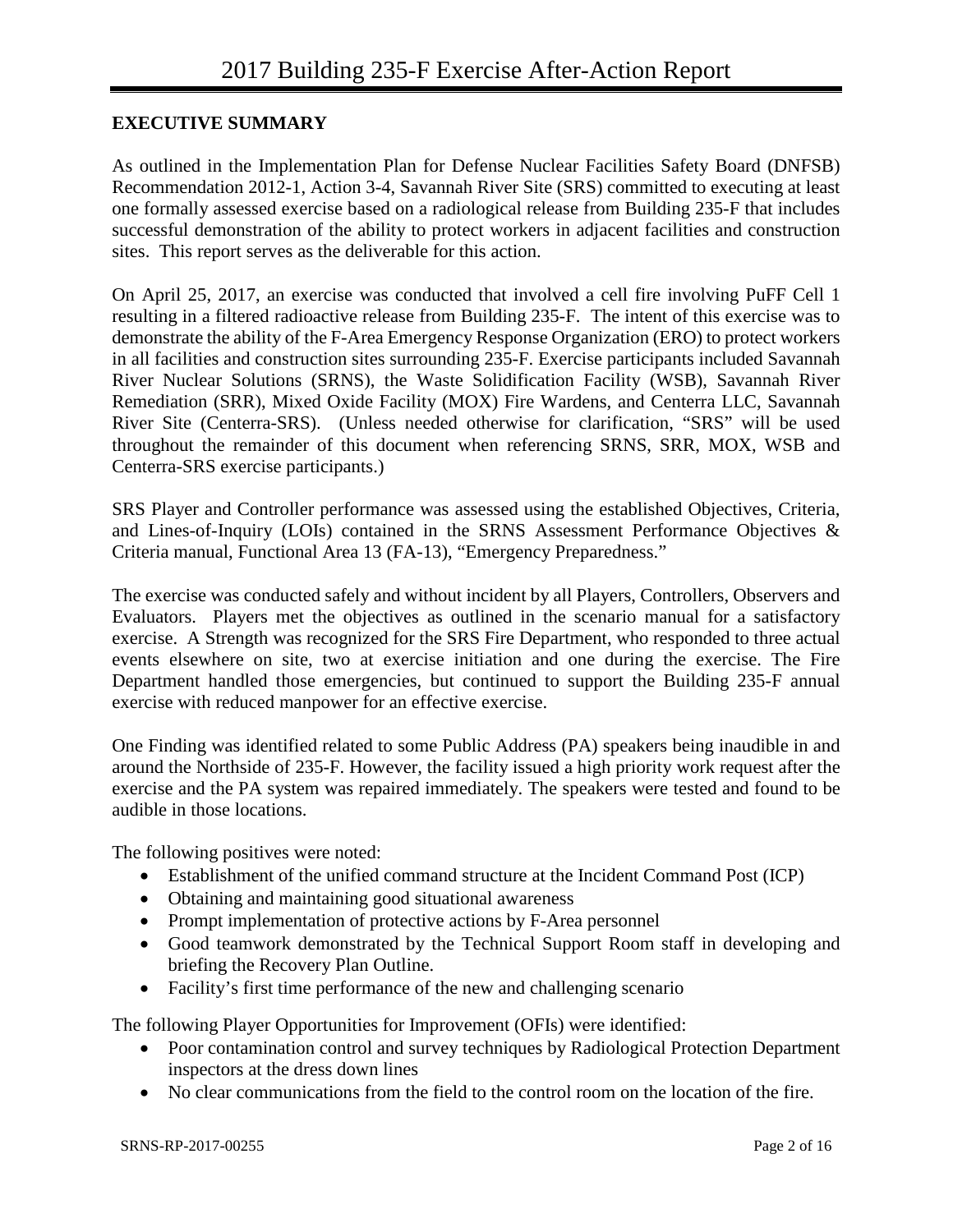Several OFIs related to the Controller Organization were noted that could have affected the performance of Players or caused some drill artificiality.

Additional improvements that were identified are referenced in Attachment 1.

As required by Manual 6Q, SRS Emergency Plan Management Program Procedures, EMPP-006, "Standards for the Development and Conduct of Facility Emergency Preparedness Drills," the corrective action for the Finding is included in this report as Attachment 2. The OFIs will be addressed by promulgating this report as a Lessons Learned document to appropriate personnel. These actions will be reviewed and revised as necessary, assigned to the appropriate personnel for action, and tracked to closure in the Site Tracking, Analysis, and Reporting (STAR) database.

The overall performance of F-Area's ERO, as demonstrated in this exercise, indicates that the facility is capable of responding effectively to a radiological release from 235-F and implementing protective actions to protect personnel in facilities and construction sites surrounding 235-F. As required by the Implementation Plan for DNFSB Recommendation 2012-1, SRS will continue to conduct drills/exercises involving radiological releases from Building 235-F at least annually.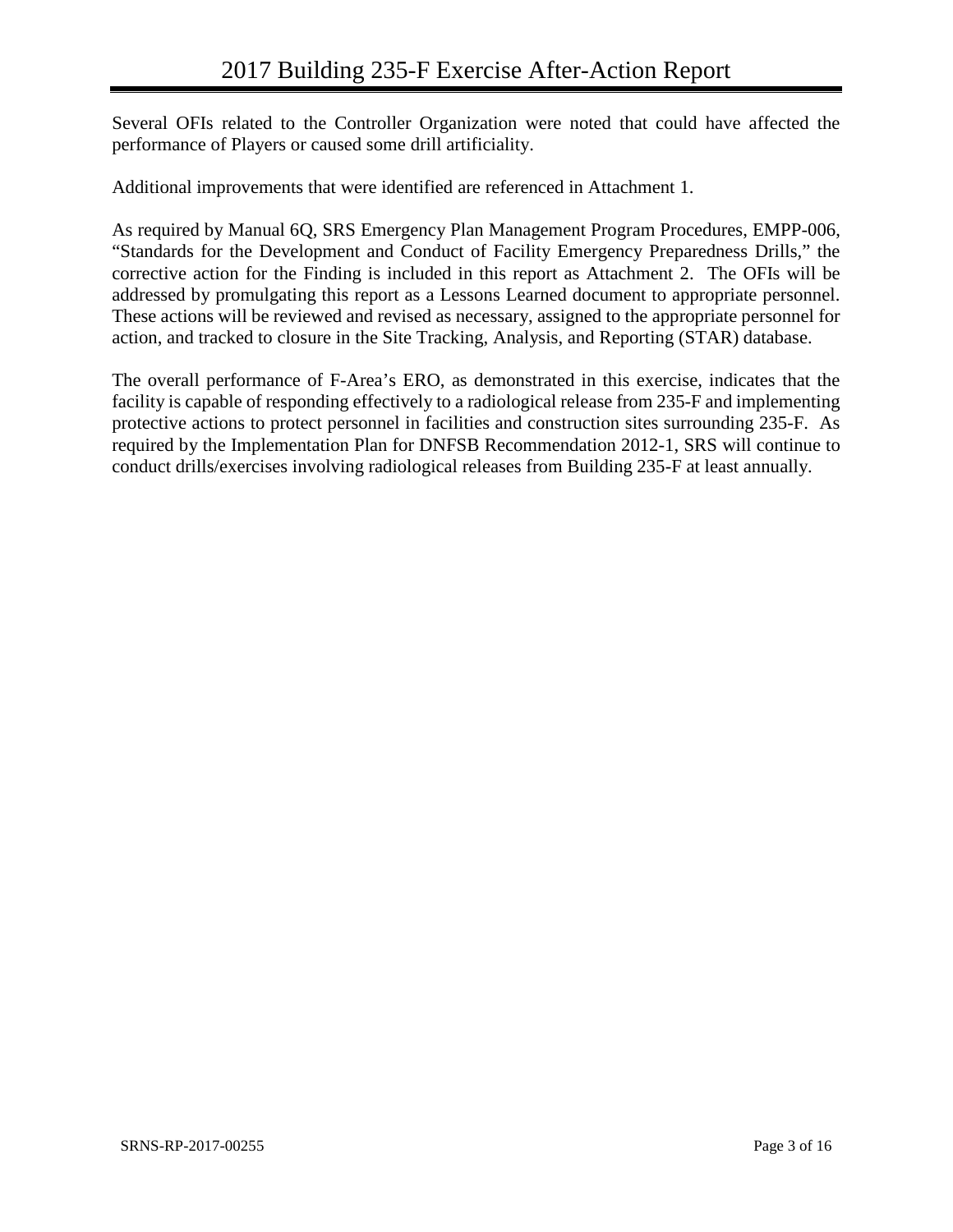#### **SCENARIO SUMMARY**

Inside Building 235-F, routine work was being performed in Cell 1. A hut had been constructed to support work activities associated with waste removal from Cell 1 in East Maintenance. An operator initiated actions to startup the HEPA-filter vacuum system. During this process, a spark occurred that caught waste, cabinet gloves, and cables in the wing cabinet on fire. The fire spread into the cell area.

Because of the spreading fire, workers evacuated the area and proceeded to an airlock. The fire spread from the HEPA-vacuum and burned a cabinet glove causing a breach of Cell 1. The fire and smoke in Cell 1 overwhelmed the in-cell HEPA-filter, causing the filter to fail and stop the cell ventilation. The PuFF Low Delta P alarm was received in the 235-F Shift Operating Base (SOB) and via monitor in the F-Area Complex Control Room.

Due to the release of contamination when personnel evacuated East Maintenance, the Continuous Air Monitors (CAMs) received High Alpha Activity alarms in Airlock 1008. As personnel exited from the airlock area, an operator tripped over hoses and fell to the floor. During the fall, their coveralls ripped, exposing bare skin and a compound fracture to their arm. Contamination was present on their outer clothing and their exposed skin. While exiting the room, the operator became overwhelmed by the pain of the injury and collapsed to the floor outside Door 1008. CAM alarms were seen and heard throughout the hallway.

The F-Area Complex Shift Operations Manager (SOM) was notified of the fire in Cell 1 and the injury that occurred during the evacuation. The Savannah River Site Operations Center (SRSOC) Emergency Duty Officer (EDO) was notified of the fire and injury and requested to dispatch fire and Emergency Medical Services (EMS) assets. The SOM directed an evacuation for Building 235-F and issued a Remain Indoors protective action for the remainder of the area.

After reviewing the Emergency Action Levels (EALs), the SOM contacted the SRSOC to discuss emergency categorization and classification. With the concurrence of the EDO, the SOM classified the event as a Site Area Emergency (SAE) using SAE-1.3 *Cell Fire Involving PuFF Cell 1, Filtered Release*, being met due to a fire in Cell 1 and the absence of Roof Tunnel 4 Lo Vacuum alarm on 480-B8 panel. Upon classification, the SOM assumed the role of Area Emergency Coordinator (AEC).

The Savannah River Site Fire Department (SRSFD) arrived at the designated upwind location and received a turnover briefing from the ISC and RPD, which included a description of the event, the extent of injury, operational concerns, and known hazards. The Fire Department Captain assumed the position of Incident Commander (IC) for the event and established an Incident Command Post (ICP). The ISC informed the AEC that the ICP was established and the FDIC had assumed command.

EMS was directed by the IC to the injured person. Once located, the patient was packaged for removal from the contaminated area per procedures*.* RPD personnel were designated to accompany the patient to the hospital in the ambulance per procedure.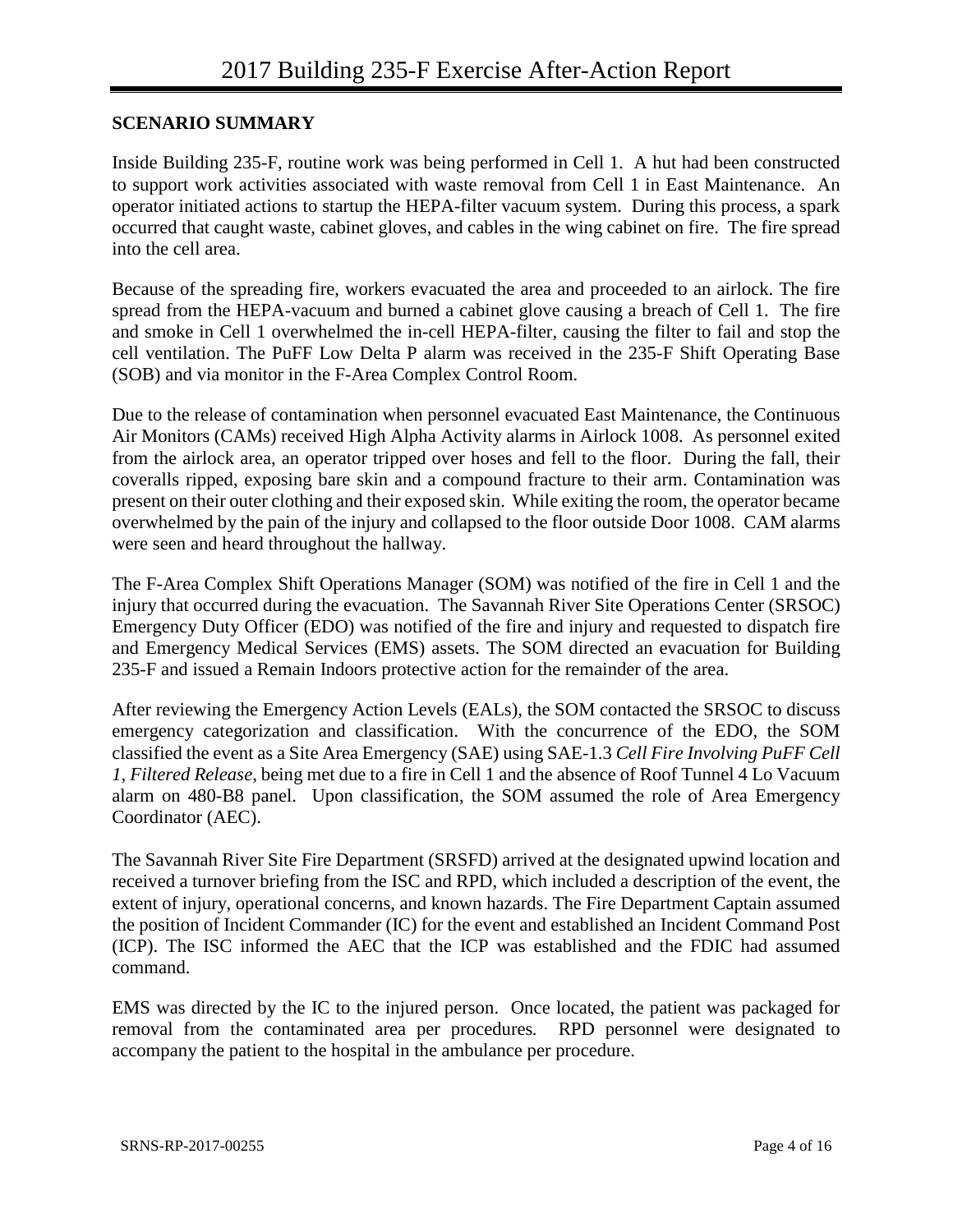RPD personnel established appropriate radiological boundaries. Personnel that had been in the incident scene area were monitored for contamination and appropriate decontamination practices were implemented. Hot, Warm, and Cold zones were established to handle doffing of contaminated PPE.

A mitigation strategy for facility stability was developed by the IC with concurrence from the AEC.

Upon arrival at the EOC, the Technical Support Room (TSR) staff established contact with the F-Area Complex Control Room and received a briefing on the status of the event. The IC and AEC reported to the TSR Coordinator that the facility was in a safe and stable condition, allowing the TSR Coordinator to discuss termination of the event and initiation of recovery planning with the Emergency Director and Emergency Manager.

As directed, the TSR Coordinator assumed the role of Recovery Manager, formed the recovery team comprised of other EOC staff members, and developed a Recovery Plan Outline. Once the Recovery Plan Outline was completed, the Recovery Manager briefed the Emergency Director and Emergency Manager and requested approval of the outline. After approval of the Recovery Plan, the emergency classification was terminated by the Emergency Director.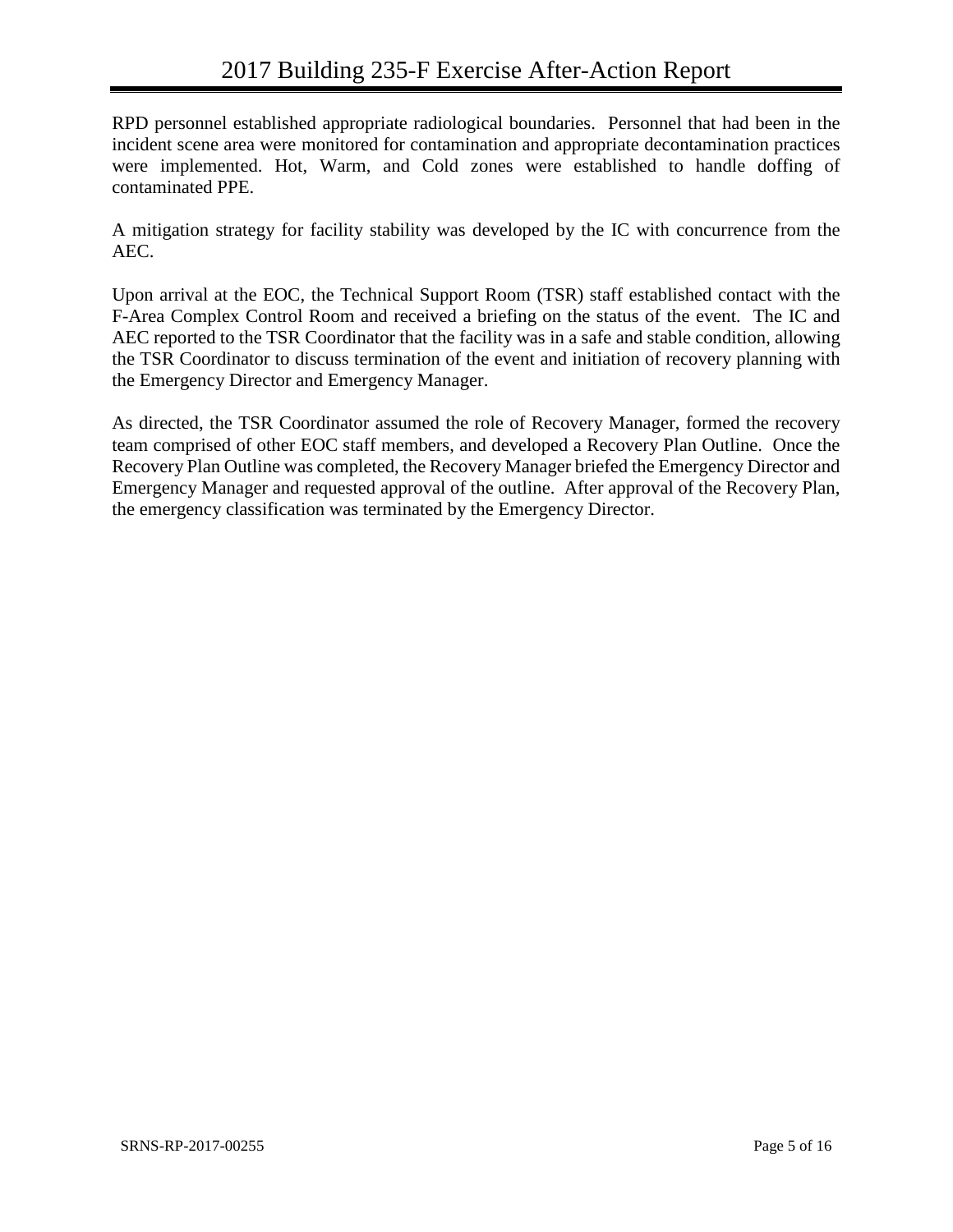### **EVALUATION SUMMARY**

The overall rating for this exercise was "**MET**".

Detailed Controller/Evaluator comments, which provide an in-depth assessment of each objective and criterion evaluated during the exercise, are included as Attachment 1. Some criteria are not listed in Attachment 1, which appears to be a break in numbering. Those criteria were either not evaluated or had no Strengths, Good Practices, Improvement Items, or Findings identified, in which case the criterion is evaluated as "Met".

| <b>Objective</b> |                                                    | <b>Rating</b>        |
|------------------|----------------------------------------------------|----------------------|
| 1:               | Safety                                             | <b>Met</b>           |
| 2:               | <b>Protective Actions</b>                          | <b>Met</b>           |
| 3:               | Mitigation                                         | <b>Met</b>           |
| 4:               | Radiological and Chemical Monitoring               | <b>Met</b>           |
| 5:               | <b>Emergency Categorization and Classification</b> | <b>Met</b>           |
| 6:               | <b>ERO</b> Operations                              | <b>Met</b>           |
| 7:               | <b>First Aid and Medical</b>                       | <b>Met</b>           |
| 8:               | <b>Notifications and Communications</b>            | <b>Met</b>           |
| 9:               | <b>Offsite Interactions</b>                        | <b>Not Evaluated</b> |
| 10:              | <b>Consequence Assessment</b>                      | <b>Met</b>           |
| 11:              | <b>Public Information</b>                          | <b>Not Evaluated</b> |
| 12:              | <b>Recovery and Reentry</b>                        | <b>Met</b>           |
| 13:              | Facilities and Equipment                           | <b>Met</b>           |
| 14:              | <b>Exercise Control and Conduct</b>                | <b>Met</b>           |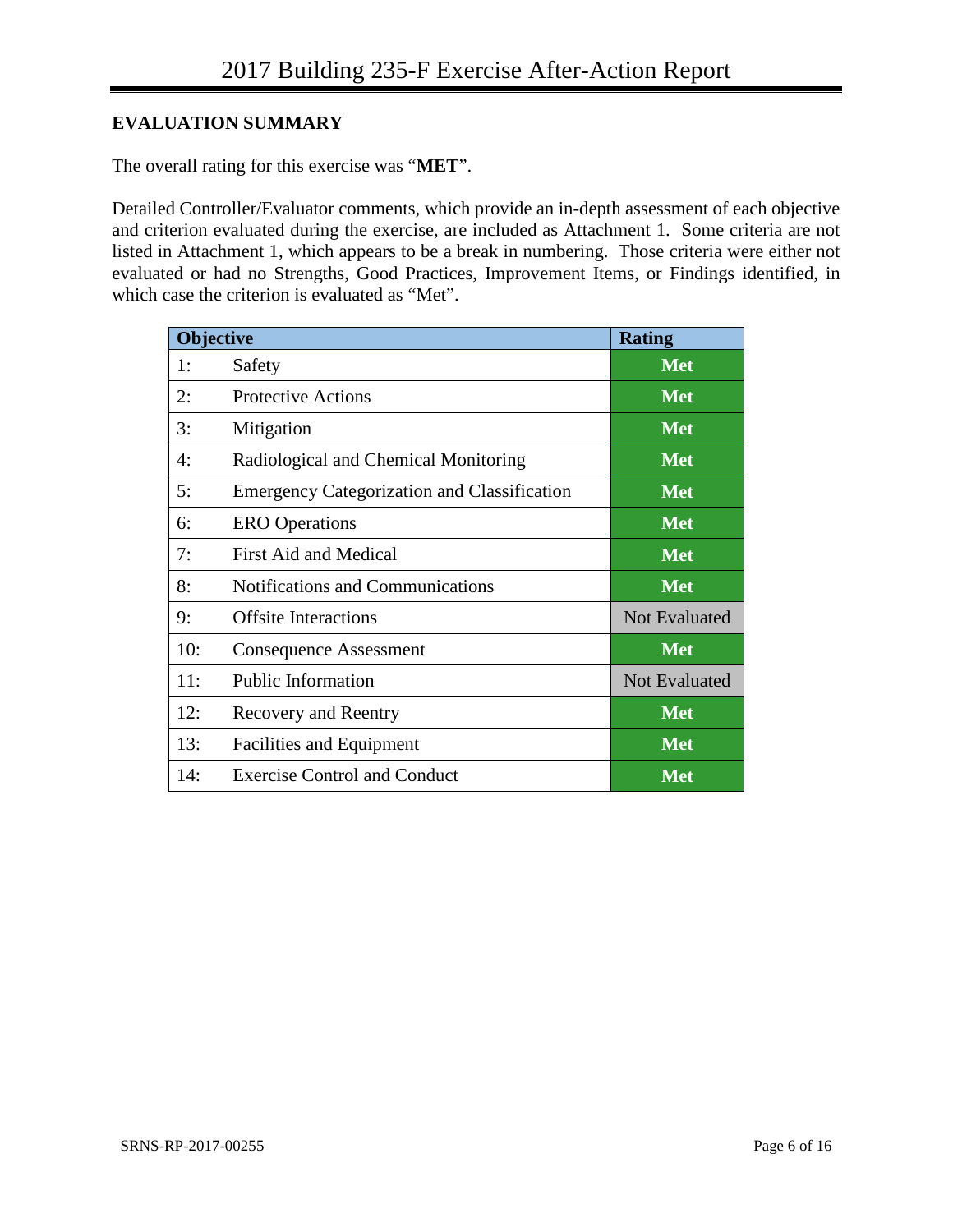# **ATTACHMENT 1 – Detailed Comments**

#### <span id="page-22-0"></span>**Objective 1: Demonstrate Facility and site ERO members perform response activities safely.**

This Objective was MET, indicating that player performance met expectations. Players at all venues conducted response activities safely and in accordance with site policy and practices.

#### **Criterion 1.01: Facility and site ERO members perform response activities safely. (Critical)**

#### Good Practice:

Safety was a primary focus area during the exercise. The Safety Engineer and Lead Controller discussed the potential hazards in detail prior to the exercise with the players and the controller organization. The exercise was conducted with no injuries and in a safe manner.

#### **Objective 2: Demonstrate the ability to develop and implement appropriate protective actions in accordance with approved procedures.**

This Objective was MET, indicating that player performance met expectations. Players determined and implemented appropriate protective actions throughout F-Area.

#### **Criterion 2.01: Determine/implement protective actions for the facility/area. (Critical)**

Good Practices:

- 1. The AEC and other control room staff frequently monitored the wind direction, updated the map to reflect changes, and notified the incident scene to check wind direction.
- 2. The appropriate protective actions of Evacuation for 235-F and Remain Indoors for the remainder of F-Area were implemented promptly upon assessment of the event.

#### **Criterion 2.04: Perform personnel accountability. (Major)**

#### Good Practice:

The accountability for Building 235-F was completed within 13 minutes of the evacuation.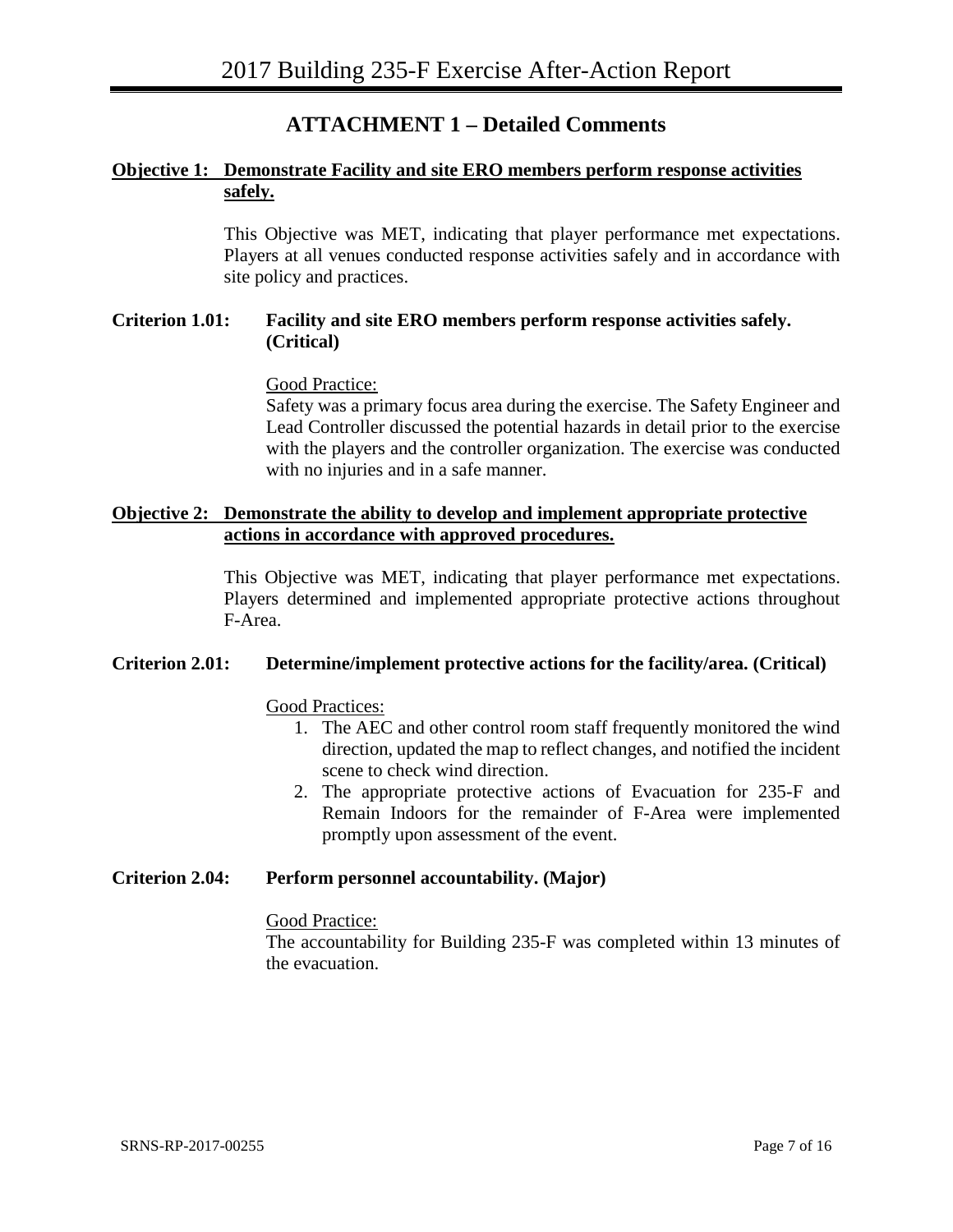#### **Criterion 2.06: Non-essential personnel perform protective actions as instructed. (Major)**

Good Practice:

All F-Area Complex, SRR, WSB and MOX Fire Wardens implemented protective actions and adhered to PA instructions as directed to do so.

Improvement Item:

One F-Area Complex individual was found to be outside smoking and another F-Area Complex individual left one building to go to another during the Remain Indoors protective action. These individuals were addressed by facility management after the exercise.

#### **Objective 3: Demonstrate the ability to properly mitigate, stabilize conditions and gain control over the emergency situation in accordance with procedures.**

This Objective was MET, indicating that player performance met expectations. Players took appropriate actions to provide patient care and minimize the release of hazardous material.

#### **Criterion 3.03: SRSFD personnel mitigate the emergency effectively. (Major)**

#### Good Practice:

Fire Department responders arrived quickly on the scene and acted decisively to ensure their own safety, manage patient care, and perform scene size-up to implement initial mitigative actions. They took appropriate precautions to address the unresponsive contaminated injured patient and included RPD personnel in the transport.

#### **Criterion 3.04: Security personnel mitigate the security crisis effectively/properly. (Major)**

#### Good Practice:

Centerra Law Enforcement provided good support to the fire department and ICP while maintaining security for the area.

#### **Criterion 3.05: Appropriate actions are taken to protect and account for emergency responders at the scene. (Major)**

#### Good Practices:

- 1. All SRSFD personnel were tracked during their on-scene operations as required by the SRSFD accountability procedure.
- 2. The F-Area Complex facility ERO personnel dispatched from the Control Room to the Incident Command Post were accounted for by signing out when they left and reporting back when they arrived to their designated location.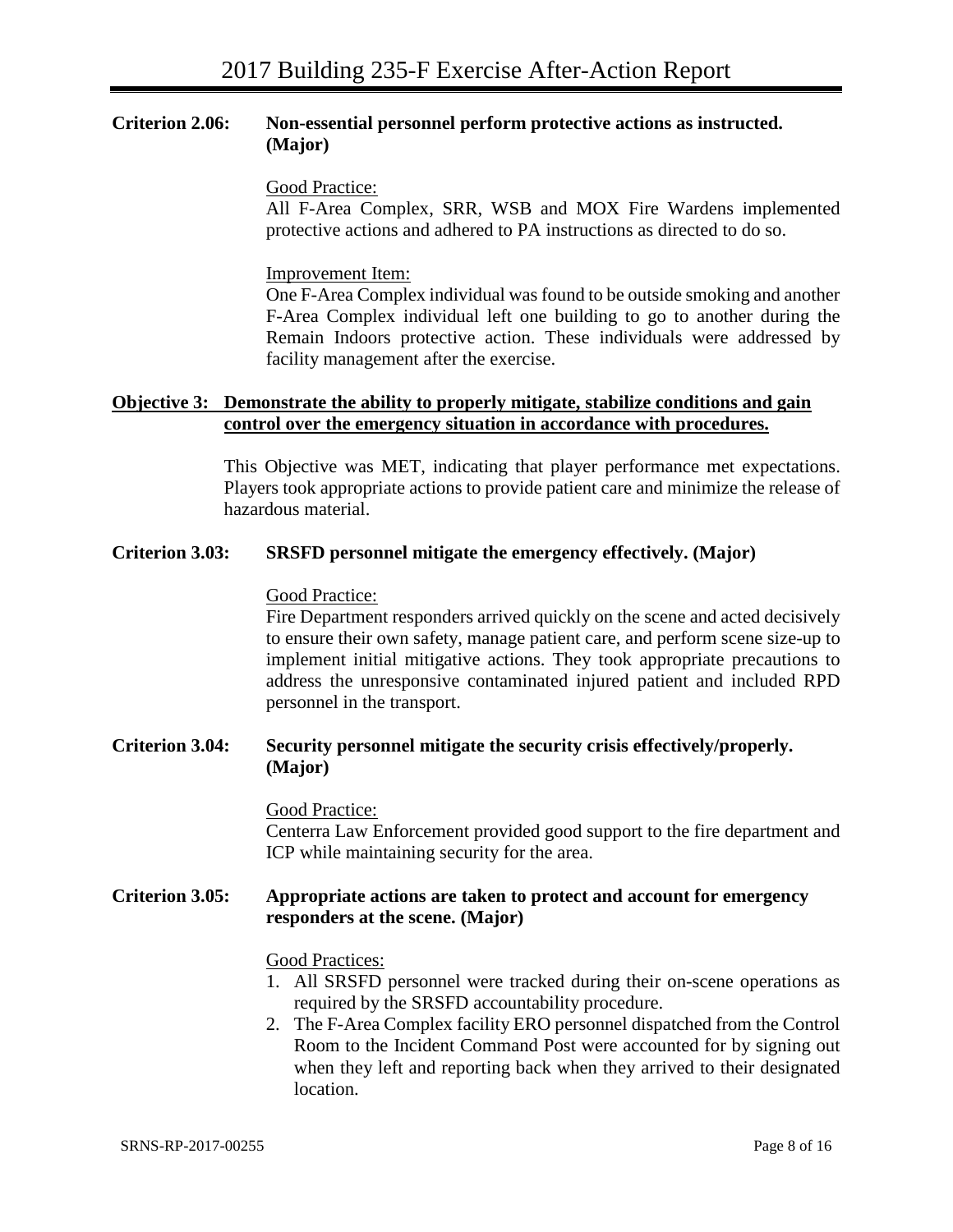#### **Criterion 3.06: Alarm Response and Abnormal Conditions.**

Good Practice:

Control Room personnel promptly pulled the correct Alarm Response Procedures and Abnormal Operating Procedures upon receiving the alarms.

#### **Objective 4: Demonstrate the ability to minimize exposure and control chemical and radiological conditions as appropriate in accordance with primary emergency response priorities.**

This Objective was MET, indicating that player performance met expectations. Opportunities for Improvements were noted in radiological survey techniques and contamination control practices at the dress down lines.

#### **Criterion 4.01: Monitor and control radiological and chemical conditions and exposures in the incident facility consistent with the emergency response priorities, procedures, and guidelines. (Critical)**

Good Practices:

- 1. RPD Inspectors continually monitored portable air samples and ensured personnel not in PPE were radiologically safe.
- 2. The RPD First Line Manager at the ICP demonstrated good situational awareness by recognizing the wind shifts could potentially affect the ambulance while exiting. He conferred with the IC and the ambulance was rerouted to exit via a safer path.
- 3. The RPD First Line Manager (FLM) at the Hot/Warm/Cold Zones took immediate action to relocate personnel that were not wearing respirators farther south of the Step-Off Pads (SOP) to avoid any potential airborne/cross-contamination issues that might have occurred with wind migrations.

#### **Criterion 4.04: Demonstrate the ability to handle contaminated, non-injured personnel appropriately. (Major)**

#### Improvement Item:

During the FD bunker gear dress down some of the techniques by some RPD inspectors were subpar, i.e., turbo frisking and dropping potentially contaminated gloves on top of their instruments. However, the RPD controller for this area gave them contamination levels according to their poor practices.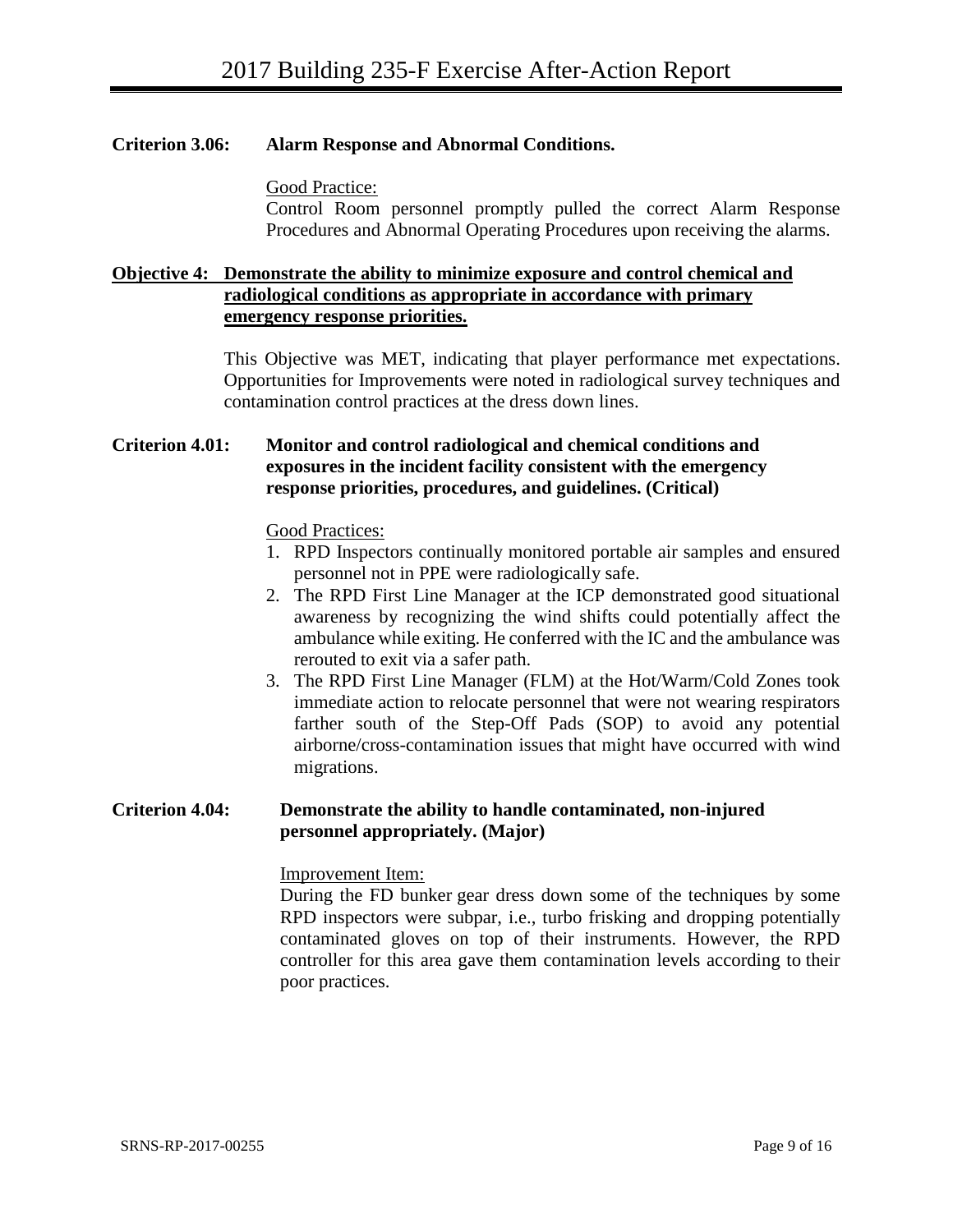#### **Objective 5: Accurately categorize/classify, upgrade, downgrade and/or terminate the emergency in a timely manner and in accordance with approved procedures.**

This Objective was MET, indicating that player performance met expectations. Events in progress were evaluated against established criterion to appropriately categorize and classify the emergency accurately within the 15 minute timeframe.

#### **Criterion 5.01: Initial event categorization/classification is made appropriately. (Major)**

#### Good Practice:

The event was correctly classified as a Site Area Emergency approximately nine minutes after notification. The classification was made by the AEC in conjunction with the EDO. The EDO Information Form was completed and faxed to SRSOC. The Incident Command Post (ICP) was promptly notified of the declaration to encourage situational awareness.

#### Improvement Item:

The EDO initially did not concur with the classification due to reading the Emergency Activation Level requirements wrong. The SOM immediately discussed the event indicators with the EDO and the issue was resolved. Peerchecking and self-checking prevented any further delays on the classification.

#### **Objective 6: Activate and operate emergency response facilities in an effective and timely manner based on the type and extent of emergency in accordance with approved procedures.**

This Objective was MET, indicating that player performance met expectations. Emergency Response Organization (ERO) members reported to their assigned facilities and performed their assigned duties as expected. Players used procedures well and demonstrated good command and control. There were Opportunities for Improvements in communications.

#### **Criterion 6.01: Activated ERO members must report and perform their assigned duties. (Critical)**

#### Good Practices:

- 1. ERO personnel provided very good support to the SOM/AEC. The facility ERO arrived quickly, announced their positions, and began performing their tasks without delay.
- 2. The TSR was organized and functioned efficiently. The individual members appeared to understand their functions and immediately took action upon arrival. The TSR checklists and the WebEOC displays were utilized throughout the event. Hand written forms were provided to the administrative person and the notes were added to WebEOC.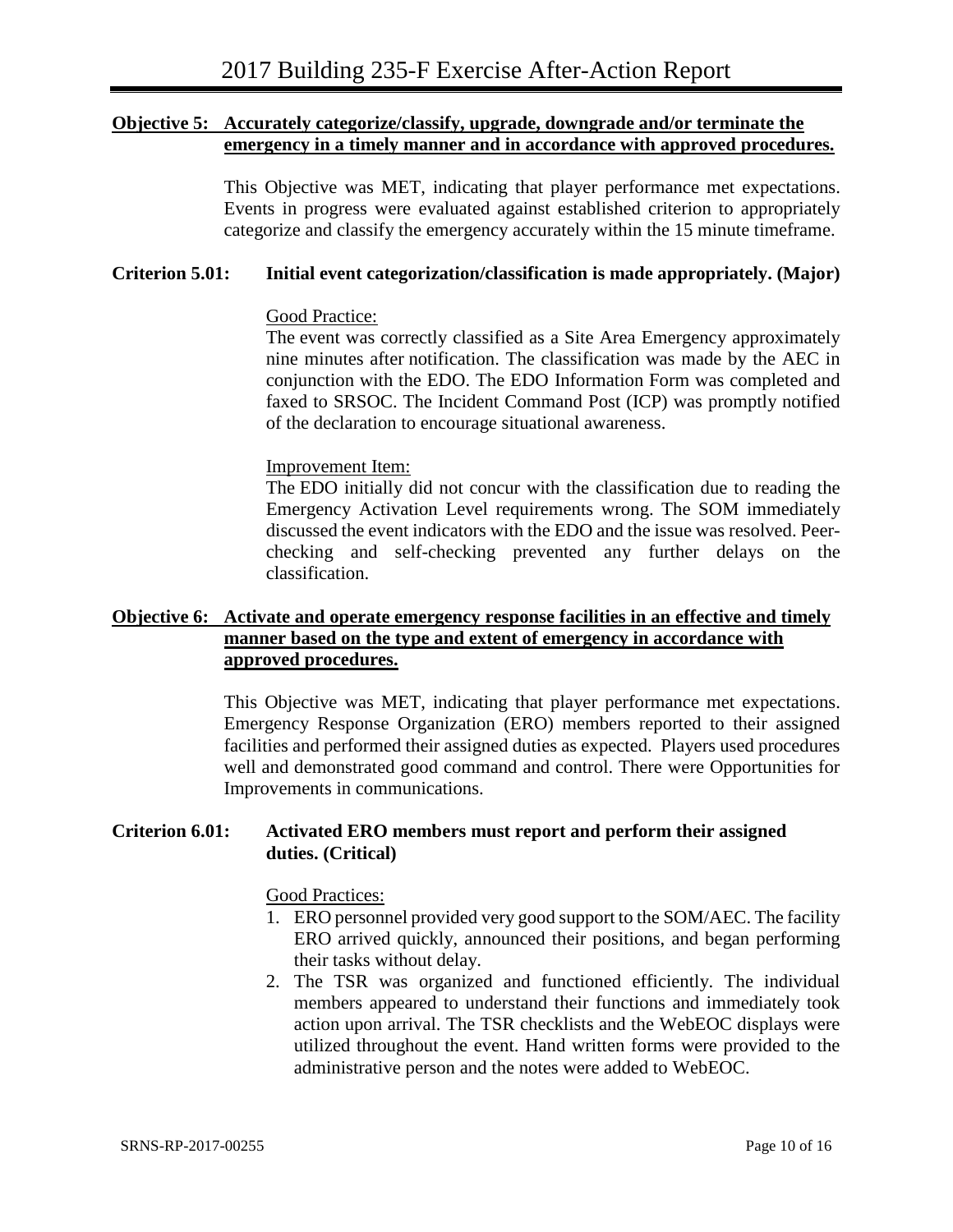#### **Criterion 6.02: Demonstrate command and control.**

#### Good Practices:

- 1. The Captain did an excellent job in establishing goals and objectives for the SRSFD to effectively treat the injured person and mitigate the incident scene.
- 2. The AEC maintained a strong command presence throughout the exercise, setting priorities for the facility and the area to maintain control of the event.

#### **Criterion 6.03: Demonstrate effective communications.**

#### Good Practices:

- 1. The AEC conducted several informative briefings while soliciting feedback and input from other Control Room staff. The AEC always gave prior notice of when briefings were being held as to have everyone's attention.
- 2. Communications among the TSR staff were very good, making good use of the communications channels and information sources provided by the Fire Department Specialist and the Operations Oversight Representative.
- 3. Public Address (PA) announcements were clear, concise and at the proper frequencies as stated in the procedures.
- 4. The Technical Support Coordinator conducted several detailed briefings and requested each position provide updates on their actions. Several good discussions occurred to determine the team's approach to event stability and review of the termination criteria. The Fire Department Specialist and Engineering Advisor demonstrated good teamwork by providing good updates and following up on questions asked by the staff.

#### Improvement Items:

- 1. When notified of a fire in the East Maintenance Room and upon receiving the PuFF Cell Low Differential Pressure alarm, the AEC was conservative in his approach to classifying the event. However, he should have been more persistent in asking the ISC for a specific location of the fire within the East Maintenance Room.
- 2. Three-Way communication was used effectively and consistently. However, an instance was noted where closed-loop communication was not apparent. In this instance, the SOM stated that the ICP was located at 701-4F. The operator repeated the location as 707-1F. The SOM followed up with "Yes, that is correct. The Incident Command Post is at 701-4F." The Operator then made a PA announcement with the incorrect ICP location. The location was later correctly communicated on a follow up announcement.
- 3. The Incident Command Post (ICP) was set up close to the fire engine making it difficult for some of the controller organization to hear. The IC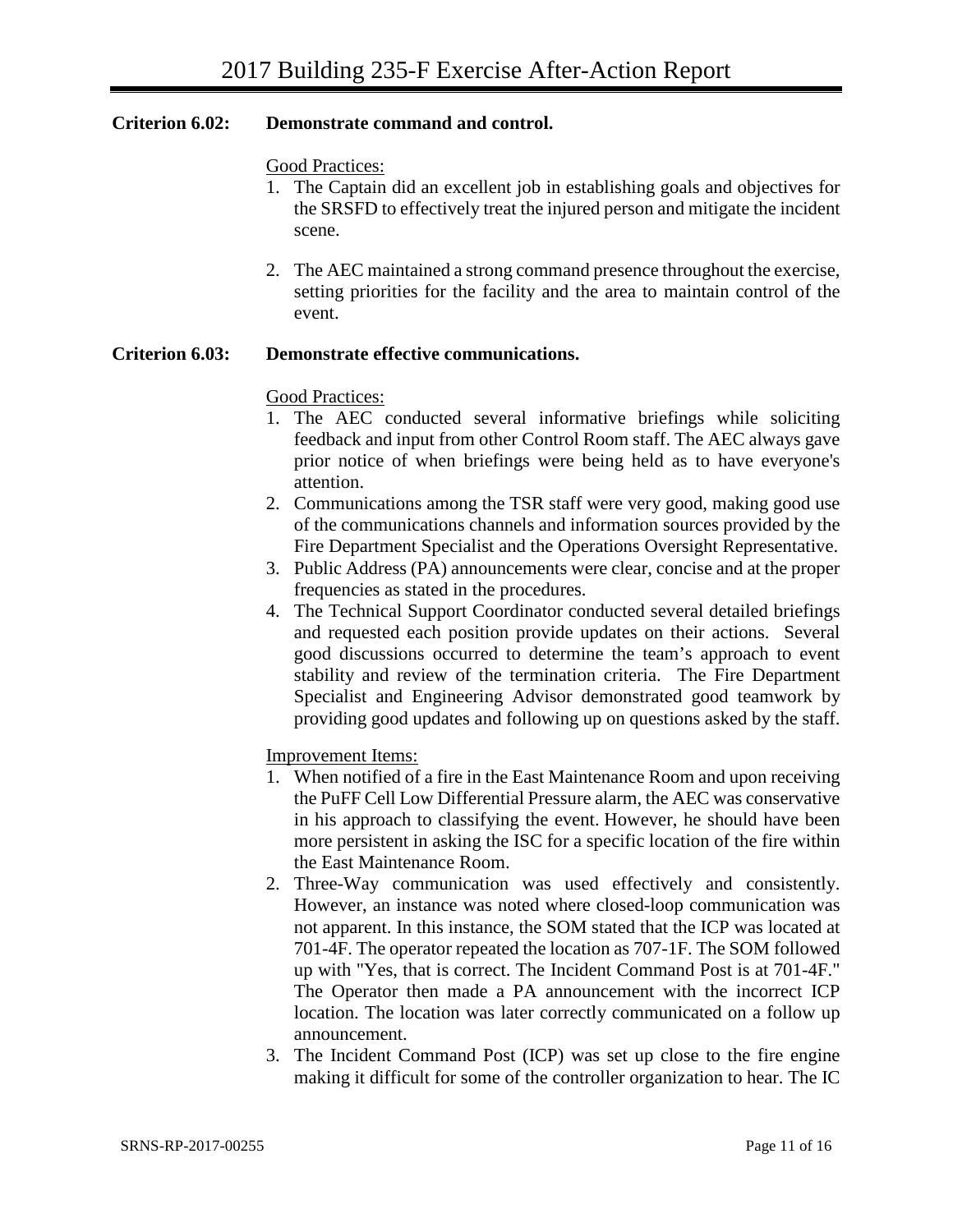should have moved the ICP further away to make certain no information was lost due to the loud engine.

- 4. As the exercise progressed, drillsmanship became lax at the ICP and the use of "This is a Drill" was not used as much.
- 5. It was noted in F-Tank Farm that facility Control Rooms should refrain from making PA announcements during area-wide announcements.

#### **Criterion 6.04: Demonstrate effective use of procedures.**

#### Good Practice:

The facility ERO utilized their checklists and ensured they were complete. The Day Relief SOM did a good job of ensuring the appropriate procedures were in use and properly completed by Control Room personnel. He also assisted the AEC in making certain all actions were complete in the AEC/FEC checklist.

#### **Objective 7: Demonstrate the ability to provide appropriate medical care for injured personnel in accordance with approved procedures.**

This Objective was MET, indicating that player performance met expectations. Injured personnel were provided EMS assistance to the level of injury.

#### **Criterion 7.01: Emergency Medical Services personnel provide proper emergency medical care for injured and/or contaminated/injured personnel. (Major)**

#### Good Practice:

An RPD inspector and an operator, both of whom are first aid qualified, chose to stay with the injured person. They tried to keep the patient calm while conscious. Once the patient became unresponsive, the RPD inspector surveyed him, removed as much of the PPE, and covered contaminated clothing as possible. The operator kept the Control room as well as the ICP updated on the status of the patient.

#### **Criterion 7.02: Emergency Medical Services personnel provide proper emergency medical care for injured and/or contaminated/injured personnel. (Major)**

#### Good Practices:

- 1. Fire Department personnel demonstrated proper assessment and treatment of the critically injured person.
- 2. Fire Department personnel did a good job in describing treatment and preparation techniques for transport. There was not a patient contamination kit on the gurney that was pre-staged in the building. The EMTs did a great job improvising with the sheets on the gurney to wrap the patient in order to control the contamination. {See Criterion 14.02}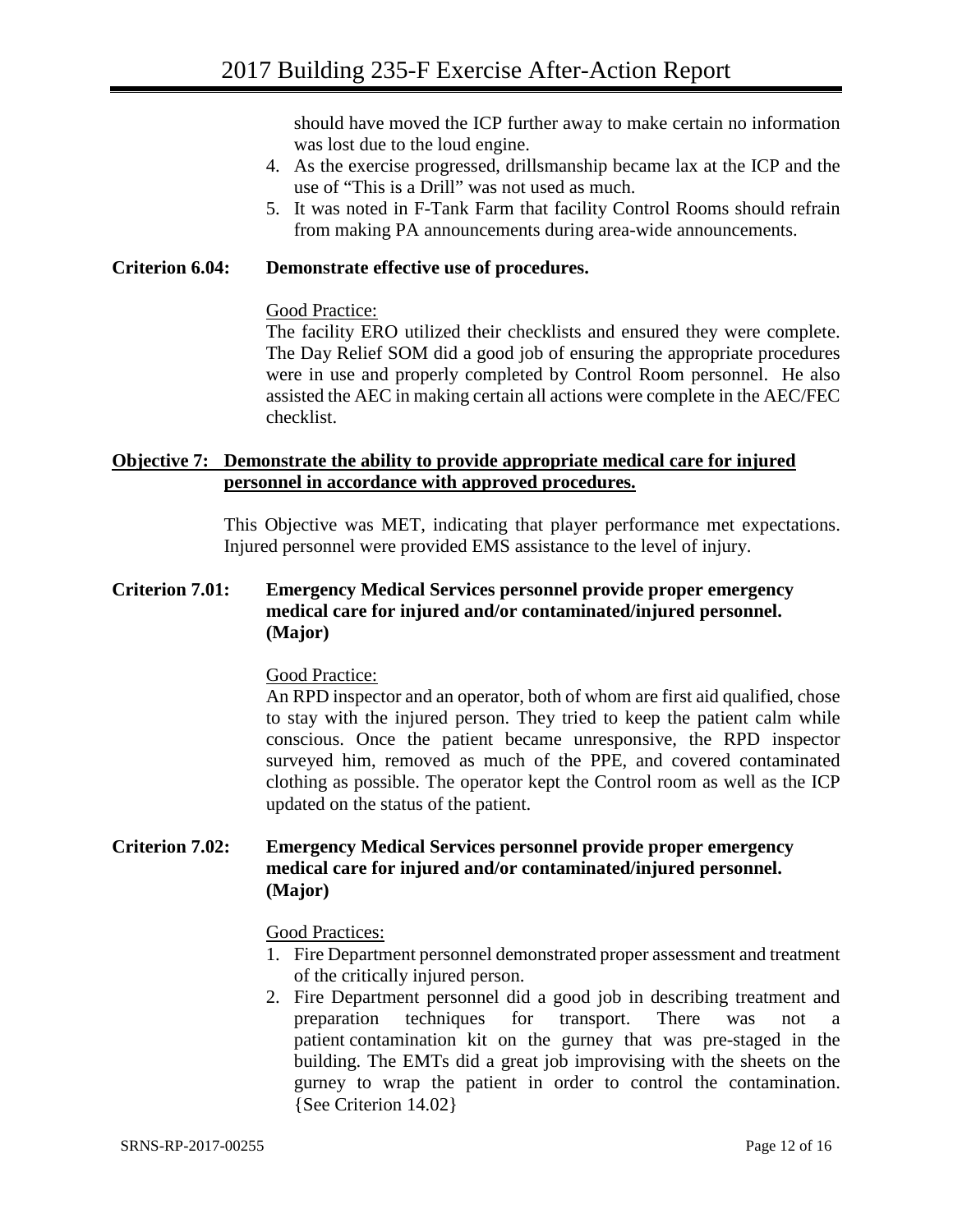#### **Objective 8: Perform all onsite and offsite notifications in accordance with approved procedures.**

This Objective was MET, indicating that player performance met expectations. Players performed the required onsite notifications adequately. No offsite notifications were made during this exercise.

#### **Objective 10: Assess the actual or potential onsite and offsite consequences and develop onsite protective actions and offsite protective action recommendations in accordance with approved procedures.**

This Objective was MET, indicating that player performance met expectations. Players assessed the potential consequences of a hazardous material release as part of the continuing evaluation of protective actions onsite. Wind direction and habitability surveys were constantly monitored by players at the ICP and in the Control Room to ensure safety.

#### **Objective 12: Perform recovery activities in accordance with approved procedures.**

This Objective was MET, indicating that player performance met expectations. Players developed an appropriate Recovery Plan Outline and ensured that all applicable termination criteria were met before recommending termination of the emergency.

#### **Objective 13: Demonstrate the adequacy and functionality of facilities and equipment to support emergency operations.**

This Objective was MET, indicating that facilities and equipment were adequate and met expectations. A Finding was noted in the inaudibility of some of the PA speakers in and around the Northside of 235-F.

#### **Criterion 13.01: Facilities and equipment are adequate, functional and safe to operate. (Critical)**

#### Finding:

Some of the Public Address (PA) Speakers were muffled or inaudible in and around the North side of 235-F. A high priority work-request was put in after the exercise to troubleshoot and/or repair the PA as soon as possible. The PA system was repaired immediately. The speakers were tested and found to be audible in those locations.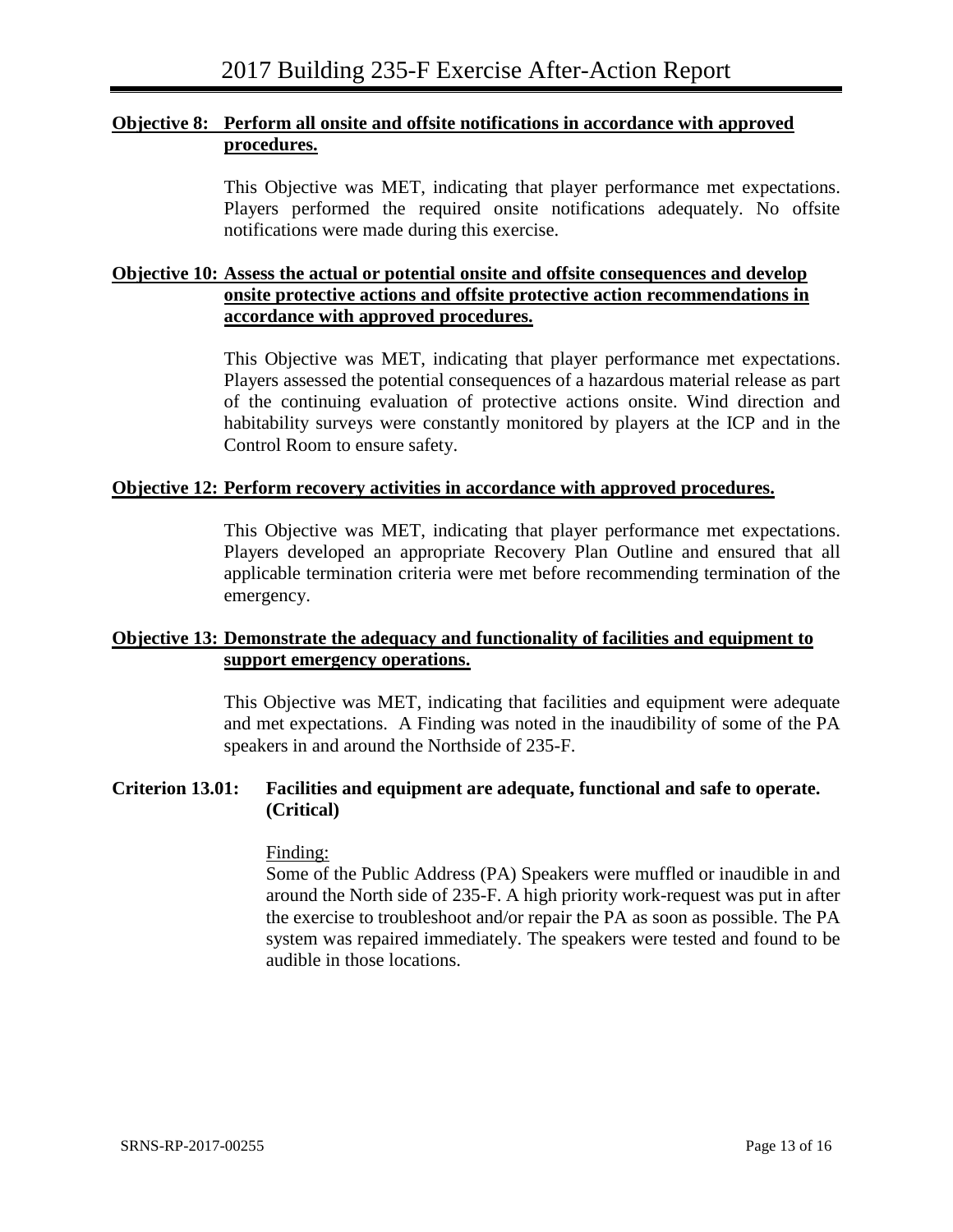#### **Objective 14: Demonstrate the ability of the Controller/Evaluator organization to effectively conduct an exercise.**

This Objective was MET. A scenario was developed based on hazards assessments, the exercise was controlled safely, and the performance was evaluated appropriately. Noteworthy comments were made in the challenges of the new scenario and that it had never been used by the facility. Several Improvement items were identified.

#### **Criterion 14.01: Develop a scenario that is based on hazards assessment documents, that is realistic, and minimizes the use of generic, non-specific simulations. (Major)**

#### Strength:

The scenario was based on hazards assessment documents. It was challenging and added much realism to the situation presented.

#### **Criterion 14.02: Effectively control a drill/exercise in accordance with the rules of conduct and in a manner that maximizes free-play by participants and ensures that sufficient opportunity is provided for all objectives to be met. (Major)**

#### Good Practice:

Controllers did a good job of providing verbal visualizations to the players at the incident scene.

#### Improvement Item:

Two actual events requiring medical transport occurred just prior to the initiation of the exercise in F Area. As a result, a second ambulance was not available to support the exercise. A contingency plan was implemented which involved placing a training gurney in building 235-F for the entry team and using the available ambulance for clean transport of patients. The gurney did not include a patient contamination kit, such as the one that would have been found on an ambulance. This drill artificiality would not have occurred if the second ambulance was available. The Drill Lead needs to ensure the proper equipment and supplies are in place to allow sufficient opportunity for demonstration.

#### **Criterion 14.03: Conduct the drill/exercise safely. (Major)**

#### Improvement Items:

- 1. The role-player did an excellent job of playing the injured person. However, when he simulated being unresponsive, the controllers should have switched him out for a mannequin. This would have decreased the potential for anyone to step on or trip over him.
- 2. Although the area was rolled backed, the radiological postings on the outer doors of the building were not changed and still indicated that the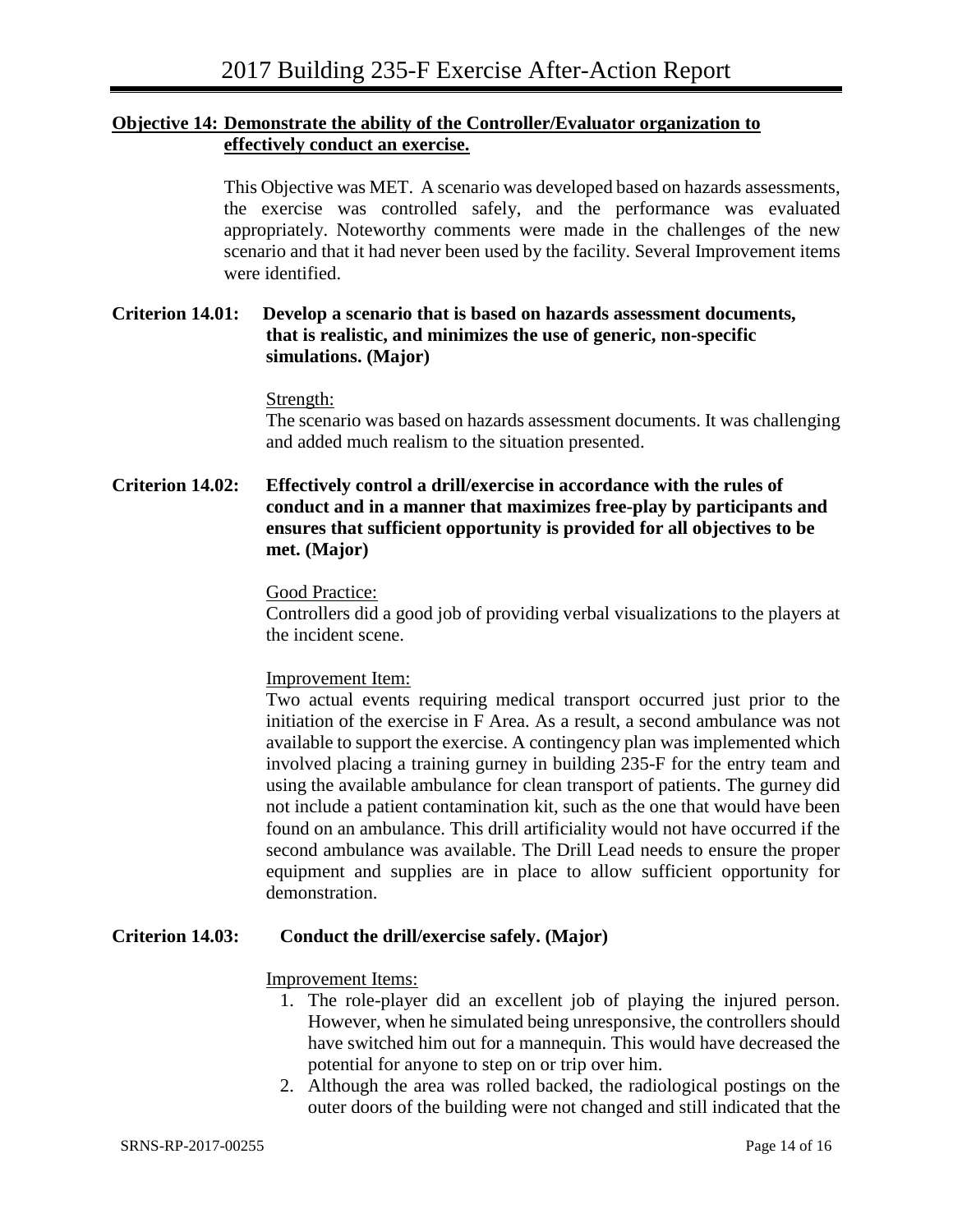area was posted as an RBA. Personnel did not cross an actual RBA boundary to the outside. However, this was an oversight on the part of the Drill Lead and RPD controllers.

3. A controller at the incident scene exited the rolled back clean area (papered area) and into an RBA. He then proceeded back onto the clean area; potentially contaminating the papered area. He was stopped by RPD that were stationed at the area for this purpose. The controller was subsequently surveyed and released. The potentially contaminated area was surveyed as well and extended out as part of the RBA.